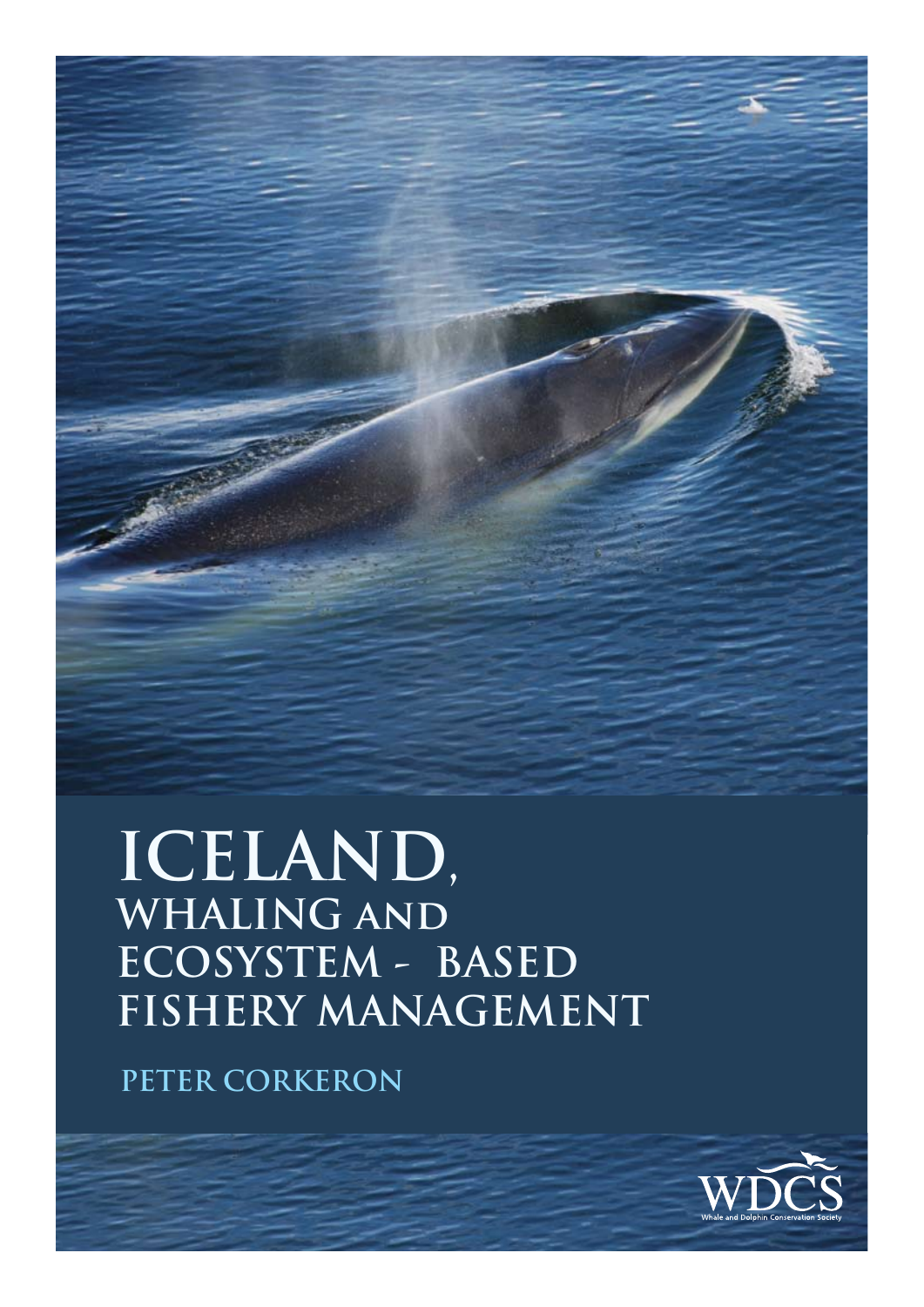# Iceland, whaling and ecosystem-based fishery management.

Peter Corkeron Ph.D.

<http://aleakage.blogspot.com/>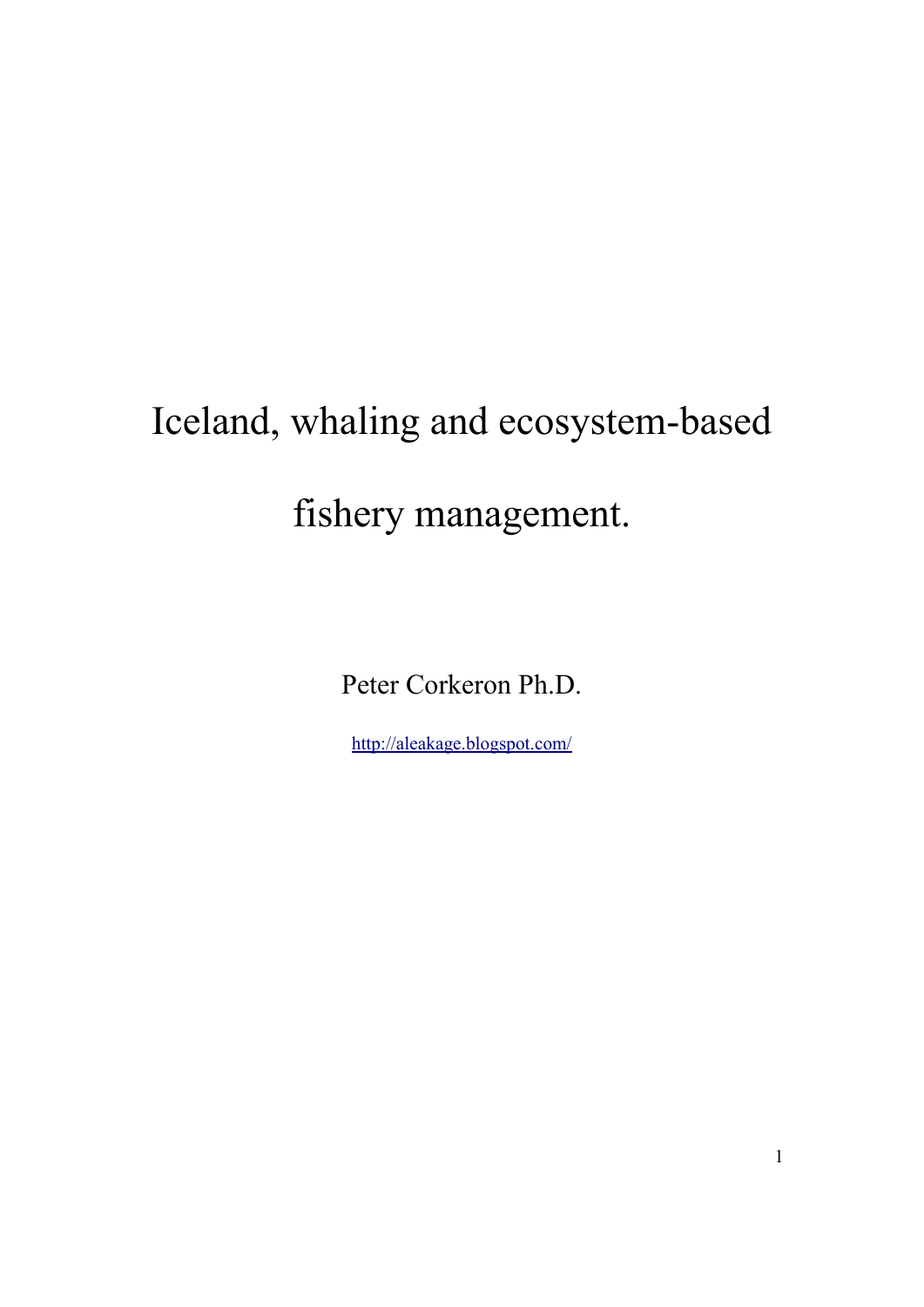## **Introduction**

Icelanders look to the sea, and always have. Fishing has always been important to them, and they have a good record of attempting to ensure that their fisheries are sustainable. As the Icelandic Ministry of Fisheries stated in [a declaration](http://eng.sjavarutvegsraduneyti.is/news-and-articles/nr/1300) on  $17<sup>th</sup>$ October 2006, "The Icelandic economy is overwhelmingly dependent on the utilisation of living marine resources in the ocean around the country. The sustainability of the utilisation is therefore of central importance for the long-term well being of the Icelandic people. For this reason, Iceland places great emphasis on effective management of fisheries and on scientific research on all the components of the marine ecosystem. At a time when many fish stocks around the world are declining, or even depleted, Iceland's marine resources are generally in a healthy state, because of this emphasis. The annual catch quotas for fishing and whaling are based on recommendations by scientists, who regularly monitor the status of stocks, thus ensuring that the activity is sustainable.".

 Fisheries account for approximately 40% of the value of Iceland's exported goods and exported services, and [roughly two-thirds](http://eng.sjavarutvegsraduneyti.is/media/sjavarutvegur_i_tolum/Mynd_3-2.pdf) of Iceland's exported goods, minus services. Fisheries and fish processing account for [little under 10%](http://eng.sjavarutvegsraduneyti.is/media/sjavarutvegur_i_tolum/Mynd_3-3.pdf) of Iceland's Gross Domestic Product (GDP), down from more than 15% in 1980. With a population of just over [300,000 in 2007,](https://www.cia.gov/library/publications/the-world-factbook/geos/ic.html) Iceland is the world's [178th largest nation](https://www.cia.gov/library/publications/the-world-factbook/rankorder/2119rank.html), but in 2002 it was still ranked as the world's [13th largest](http://eng.sjavarutvegsraduneyti.is/media/sjavarutvegur_i_tolum/Mynd_2-2.pdf) fisheries exporter. So Iceland's economy is heavily dependent on its fisheries sector (although "overwhelmingly dependent" seems stretching things).

2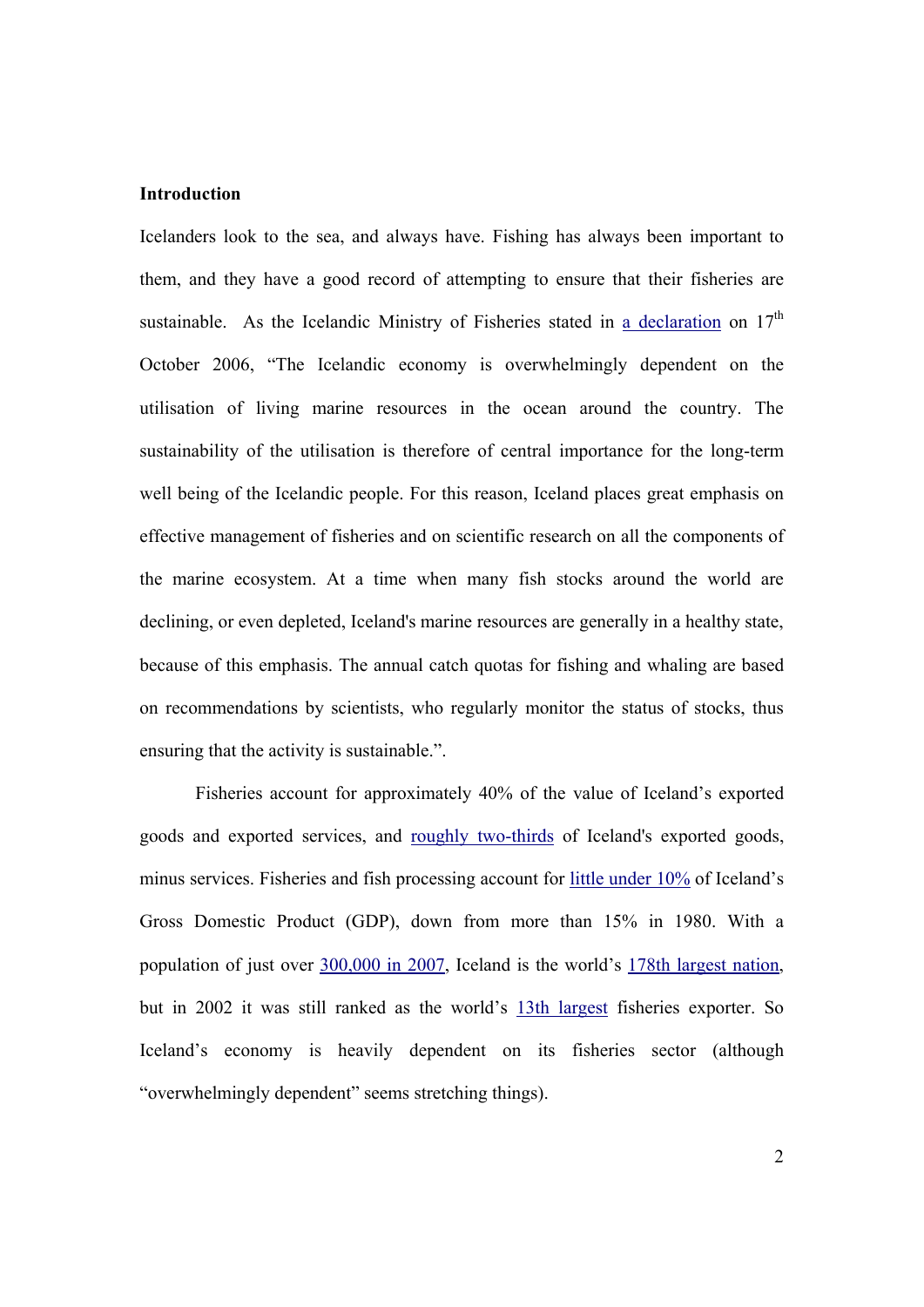Compared with fisheries in many other nations, and particularly compared to the European Union's poor record on fisheries management, Icelandic fisheries aren't badly managed. In the latest advice from ICES (the International Council for the Exploration of the Sea), two [Icelandic stocks](http://www.ices.dk/committe/acfm/comwork/report/2007/may/Iceland) (cod and haddock) were rated as "Overexploited" when assessing fishing mortality against historically highest yield, and four stocks were classified as "Undefined". Just after this advice was issued, the quota for Icelandic cod was reduced substantially. This might not sound like a great track record, but compare it to the [North Sea,](http://www.ices.dk/committe/acfm/comwork/report/2007/may/North) where eight stocks were classed as "Overexploited", and five as "Undefined" or "Unknown"**.** 

Icelandic fisheries are confronted with environmental issues other than overfishing. Changes in water flows through Denmark Strait (between eastern Greenland and Iceland), are variable, and in recent years have seen warm, saltier Atlantic water moving further north than in previous years. This appears to have affected the movements of the capelin (*Mallotus villosus*[\) population that occurs in](http://www.ices.dk/committe/acfm/comwork/report/2007/may/cap-icel.pdf)  [Icelandic waters](http://www.ices.dk/committe/acfm/comwork/report/2007/may/cap-icel.pdf), making it difficult for Icelandic scientists to locate the capelin, and estimate its abundance. This, in turn, has affected the advice that Icelandic scientists can give on fishing quotas, resulting in smaller landings of Icelandic capelin in recent years.

The UK's Marine Conservation Society [lauded](http://www.mcsuk.org/newsevents/press_view/172) a recent decision to cut Icelandic cod (*Gadus morhua*) quotas, noting that British consumers' demand for sustainable seafood was a motivation for the cuts. The cuts to cod quotas were a good step towards sustainability, but it's worth remembering that the size of the Icelandic cod population (formally, the point estimate of its spawning stock biomass), is only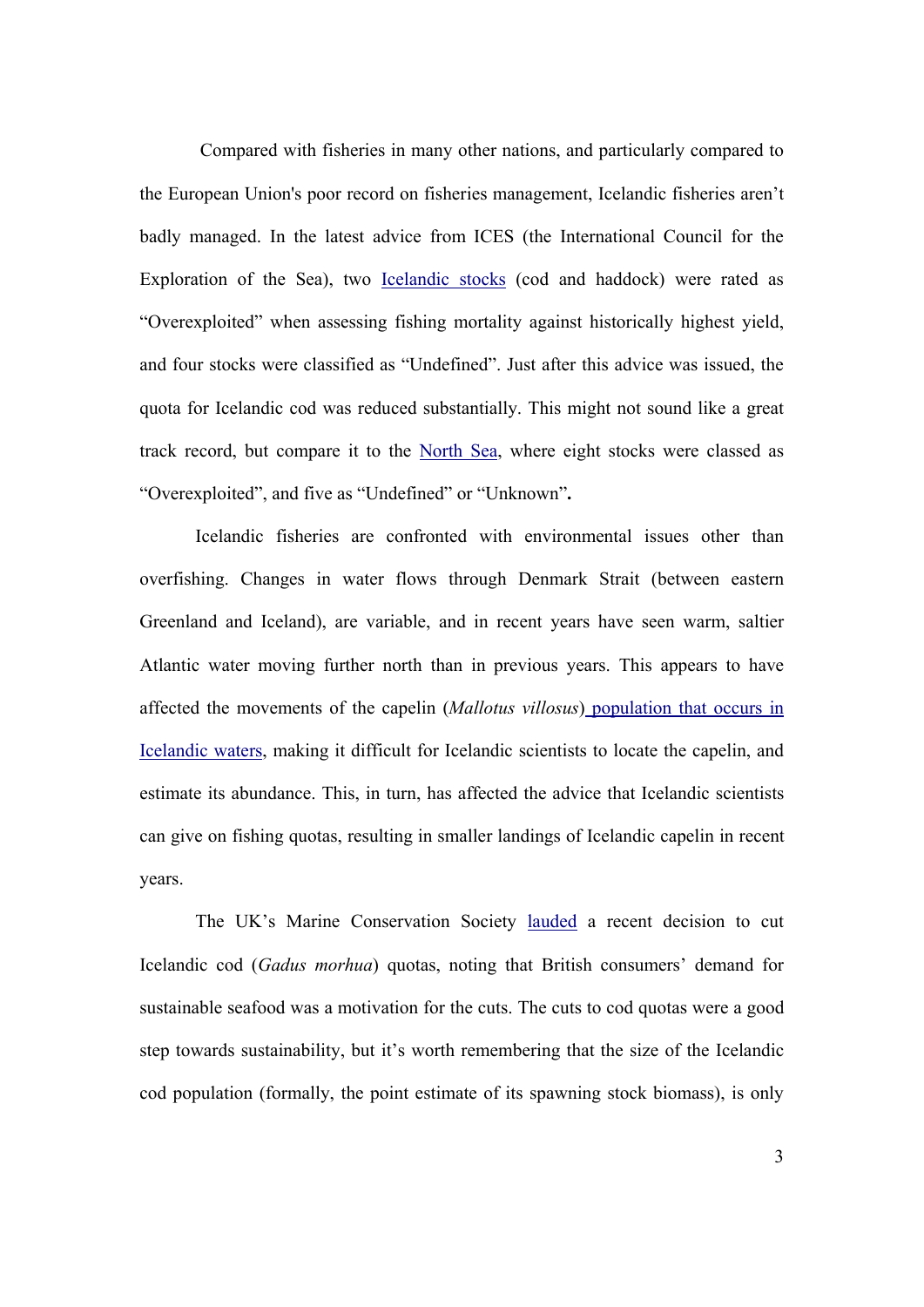about one-third of what it was 50 years ago [\(see Figure 2.4.2.1 in the linked pdf](http://www.ices.dk/committe/acfm/comwork/report/2007/may/cod-iceg.pdf)). So, despite room for improvement, it's fair to say that Icelanders, as a nation, stand out among Europeans in their enlightened attitudes towards fisheries management. Yet the Ministry of Fisheries' statement above came as part of a declaration on Iceland's return to commercial whaling.

In 2006, Icelanders restarted whaling commercially, for the first time since 1989. Seven fin whales (*Balaenoptera physalus*) were killed from a commercial quota of nine. A much larger quota was under consideration for the 2007/2008 fishing year. Commercial whaling in Iceland started after a separate whaling program, conducted under Article VIII of the International Convention on the Regulation of Whaling (which I'll refer to as Article VIII whaling, and commonly called "scientific whaling") was instituted in 2003, hunting northern minke whales (*B. acutorostrata*). This program finished this year (2007) with a total kill of 200 animals. A commercial hunt of minke whales started in 2006/2007, with a quota of 30.

There's an important distinction in technology between the Icelandic hunts for fin and minke whales. Minkes can be killed by smaller vessels – fishing boats that have a harpoon gun attached for part of the year. Fin whales are too large to be hunted using these smaller vessels. The Icelandic hunt of fin whales in 2006 was carried out from one of the old whaling catcher boats that have been a feature of the Reykjavik harbour for several years now. But it appears that these whale catchers can't be converted to go fishing for most of the year, so to remain operational, they need to be used hunting whales. In turn, this implies the need for a substantially larger quota of these larger whales than the quota of nine fin whales issued for 2006/2007.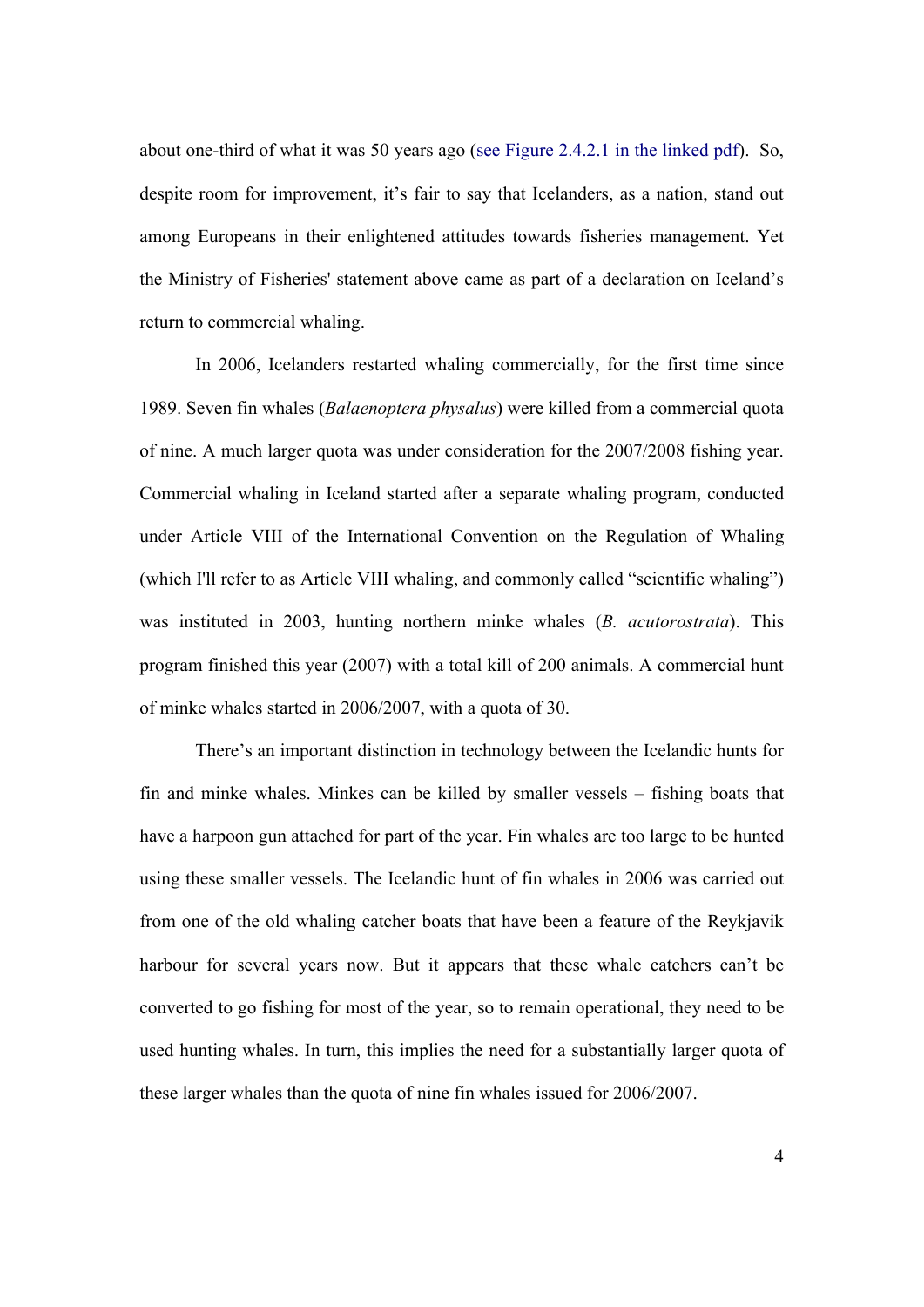This suggests that Icelandic whalers were, and still might be, on the cusp of restarting large-scale commercial whaling for larger baleen whales. There is a limited market for fin whale meat in Iceland (there are, after all, only about 300,000 Icelanders), so the intention was to sell the meat to Japan. But at the time of writing (early October 2007), negotiations over the sale of the meat have not been concluded, so the meat remains in storage in Iceland.

On 24<sup>th</sup> August 2007, the Icelandic Minster for Fisheries [announced](http://uk.reuters.com/article/scienceNews/idUKL2460655320070824) that new fin whale quotas for the  $2007/2008$  fishing year (starting 1<sup>st</sup> September) would not be issued, as the current meat stockpile had not been sold. Whether the market's invisible hand has forced Icelanders to down their harpoons permanently remains unclear, as are the roles of other factors, such as international opinion and dissent at home. The statements made to date appear to leave room for whaling quotas to be issued if contracts are signed in the near future, and commercial quotas for minke whales for 2007/2008 were issued.

However, there are calls from members of the Icelandic fishing community for a whale hunt, regardless of the market situation, as they claim whales need culling. Such calls have become more common in recent years from people in nations that engage in marine mammal hunts.

Is there merit in these claims? This paper presents a critique of the case being made by people in whaling nations generally, and by Icelanders in particular, for culling whales in the name of "ecosystem-based fisheries management". These calls are contrasted with other initiatives in Iceland to use aspects of the ecosystem approach in their fisheries management.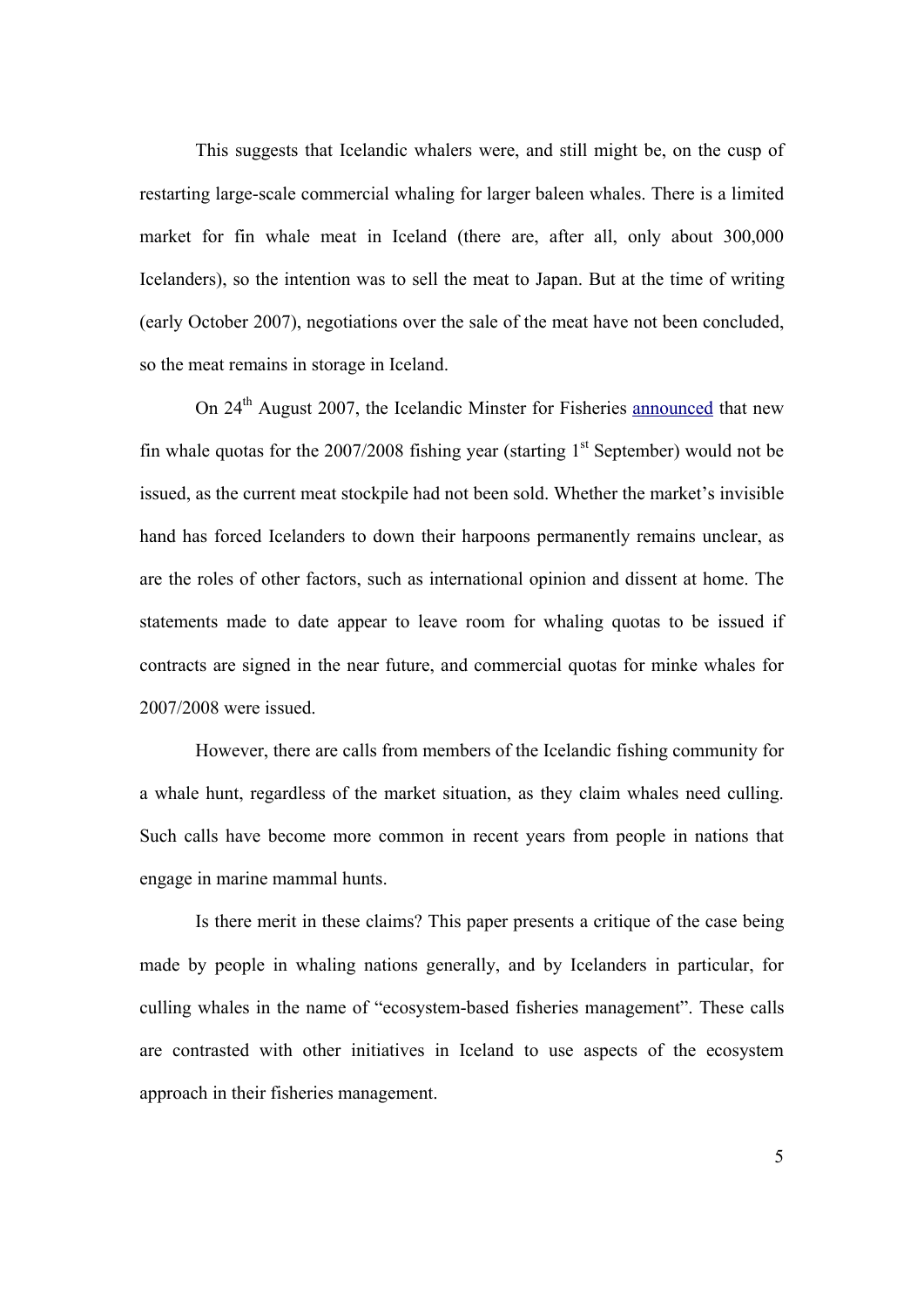#### **Culling whales as fishery management.**

Iceland was one of the member nations of the International Whaling Commission (IWC) that, in 2006, sponsored the [St Kitts & Nevis Declaration](http://iwcoffice.org/meetings/resolutions/resolution2006.htm). Most of this declaration refers to the sponsors' perception of problems within the IWC, but it also includes the statement:

"ACCEPTING that scientific research has shown that whales consume huge quantities of fish making the issue a matter of food security for coastal nations and requiring that the issue of management of whale stocks must be considered in a broader context of ecosystem management since eco-system management has now become an international standard."

 Nations engaged in marine mammal harvests (and their supporters) are claiming that (a) marine mammal populations are negatively impacting the abundance of commercial fish, and (b) culls of marine mammals, ostensibly to benefit fisheries, are part of "ecosystem-based fishery management" (EBFM). The most strident of these calls have come from [Japan,](http://www.icrwhale.org/04-B-jen.pdf) and Norway has officially recognized culls as part of it[s national policy on marine mammals](http://www.regjeringen.no/Rpub/STM/20032004/027/PDFS/STM200320040027000DDDPDFS.pdf) since 2004. Japan even channelled money through the United Nations' Food and Agriculture Organization (FAO) to fund a "research" program in the Caribbean entitled "[The scientific basis for ecosystem](http://www.fao.org/docrep/meeting/005/Y8083E.htm)[based management in the Lesser Antilles including interaction with marine mammals](http://www.fao.org/docrep/meeting/005/Y8083E.htm)  [and other top predators"](http://www.fao.org/docrep/meeting/005/Y8083E.htm).

A few recent examples from the Icelandic press demonstrate that this view – burgeoning whale populations are eating too many of "our" fish - is held by members of the fishing industry and politicians there as well: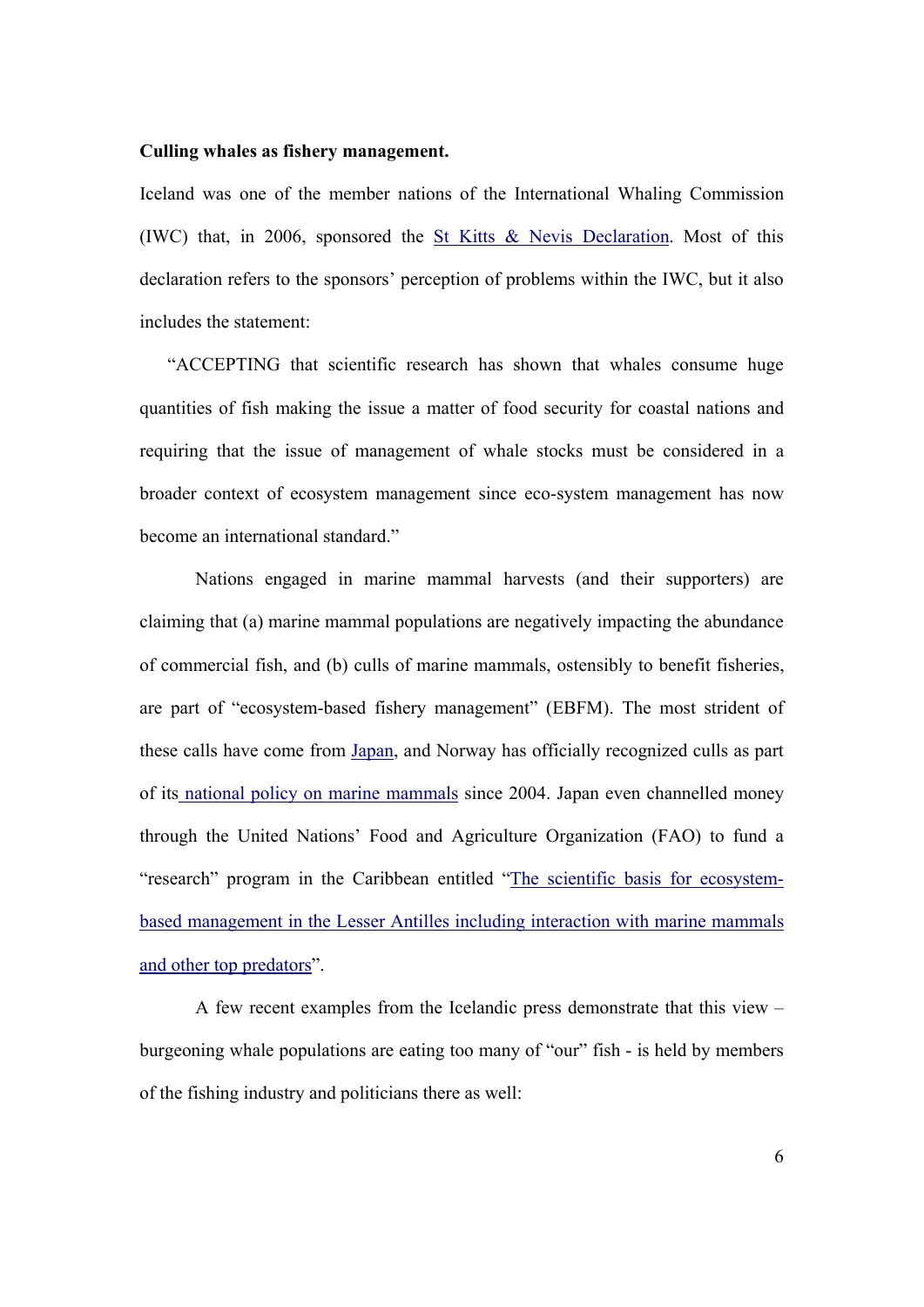$\bullet$  On July 2<sup>nd</sup> 2007, the Federation of Icelandic Fishing Vessel Owners (LIU) issued a [statement](http://liu.is/news.asp?id=161&news_ID=584&type=one) (in Icelandic) on the recent cod quota reductions in Iceland, and calling for whaling not only to continue but to be increased. The statement claims that "the large increase in whales has influenced stocks of capelin and cod…as they take between one and two million tons of capelin and a considerable quantity of cod."

 $\bullet$  On July 3<sup>rd</sup> 2007, the Minke Whalers Association (Felag hrefnuveidarmanna) [website posted an article](http://www.hrefna.is/) entitled, "Hrefnurnar eru smekkfullar af þorski og ýsu" (Minkes smack-full of cod and haddock).

 $\bullet$  On July 10<sup>th</sup>, 2007 [Stod 2/ Visir ran an interview with Einar K. Gudfinnsson](http://www.visir.is/article/20070710/FRETTIR01/70710092&SearchID=73288459760797), the Icelandic Fisheries Minister, regarding the fact that when the new fish quotas were issued, there were no whaling quotas given out. The interview refers to the fact that the Federation of Icelandic Fishing Vessel Owners (LIU) had stated that they believe that increased quotas should be given out for whales, due to the fact that they are eating all of the fish, *and regardless of sales* (my italics). Mr. Gudfinnsson concurred with the concerns, although he did say that whaling in Iceland will be based on whether or not the meat sells.

The idea that marine mammals must be culled to protect fisheries is not new. Such calls have been made for decades, perhaps centuries. For example, when the Norwegian spring-spawning herring (*Clupea harengus*) population collapsed completely in the late 1960s – a direct result of massive overfishing – the government organized a hunt of killer whales (*Orcinus orca*), that were known to eat herring. Over 700 whales were killed between 1969 and 1980 (Øien 1988). What is new is the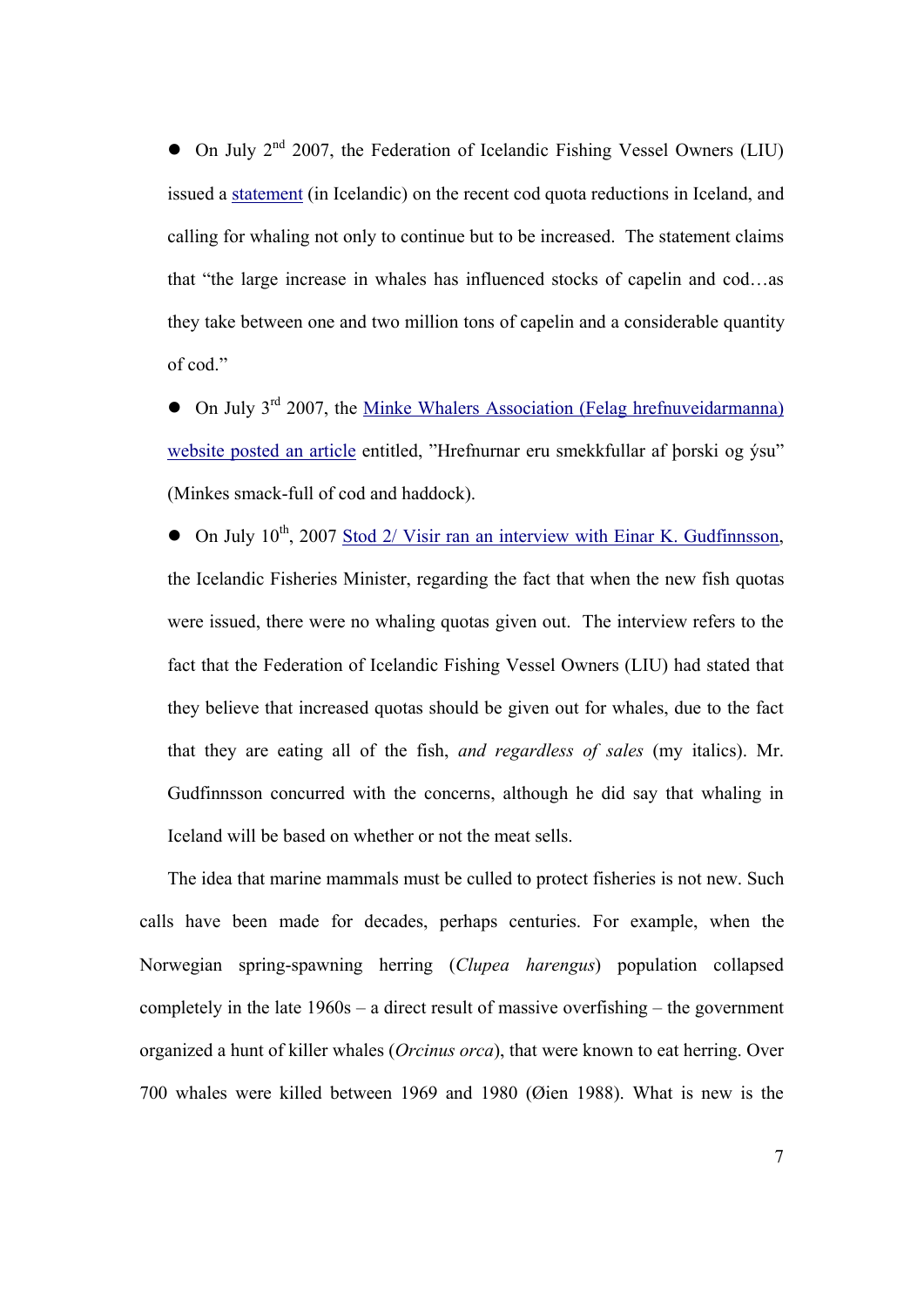notion that culling marine mammals is a *primary* component of effective fisheries management that takes account of ecosystem interactions. How has this come about?

# **The effects of fisheries on marine ecosystems: a change in thinking.**

In order to put this question in context, a very brief overview of the state of the world's fisheries is needed. The Fisheries and Aquaculture Department of the Food and Agriculture Organization of the United Nations (FAO Fisheries) [estimates](http://www.fao.org/docrep/009/A0699e/A0699e00.htm) that in 2005, 25% of the world's marine harvest fisheries were overexploited, depleted, or recovering from depletion; 52% were fully exploited; 20% moderately exploited and 3% underexploited. Marine harvest fisheries now land less than they did in the 1980s (Watson and Pauly 2001, Pauly et al. 2003). Worldwide, fisheries are in crisis. The extent of this crisis remains a matter of scientific debate (e.g. Hilborn 2006), but noone (to my knowledge) is making an argument in the scientific literature[\\*](#page-8-0) that the *status quo* is acceptable.

 But something else is happening as well. Our understanding of the effects of fisheries on marine ecosystems has changed substantially over the past decade or so. A series of scientific papers have challenged old views, and introduced the ideas that problems caused by industrial fisheries involve more than just the fish stocks targeted, and fishing has large scale, deleterious impacts on marine ecosystems generally (Pauly et al. 2002, 2005). Immediate problems include those of overfishing - taking too many of a targeted species, and destructive fishing - fishing techniques such as

<span id="page-8-0"></span> <sup>\*</sup> Where I refer to the "scientific literature" in this report, I'm talking about the peer-reviewed scientific literature – in journals and books that publish articles that have been reviewed by experts in their field.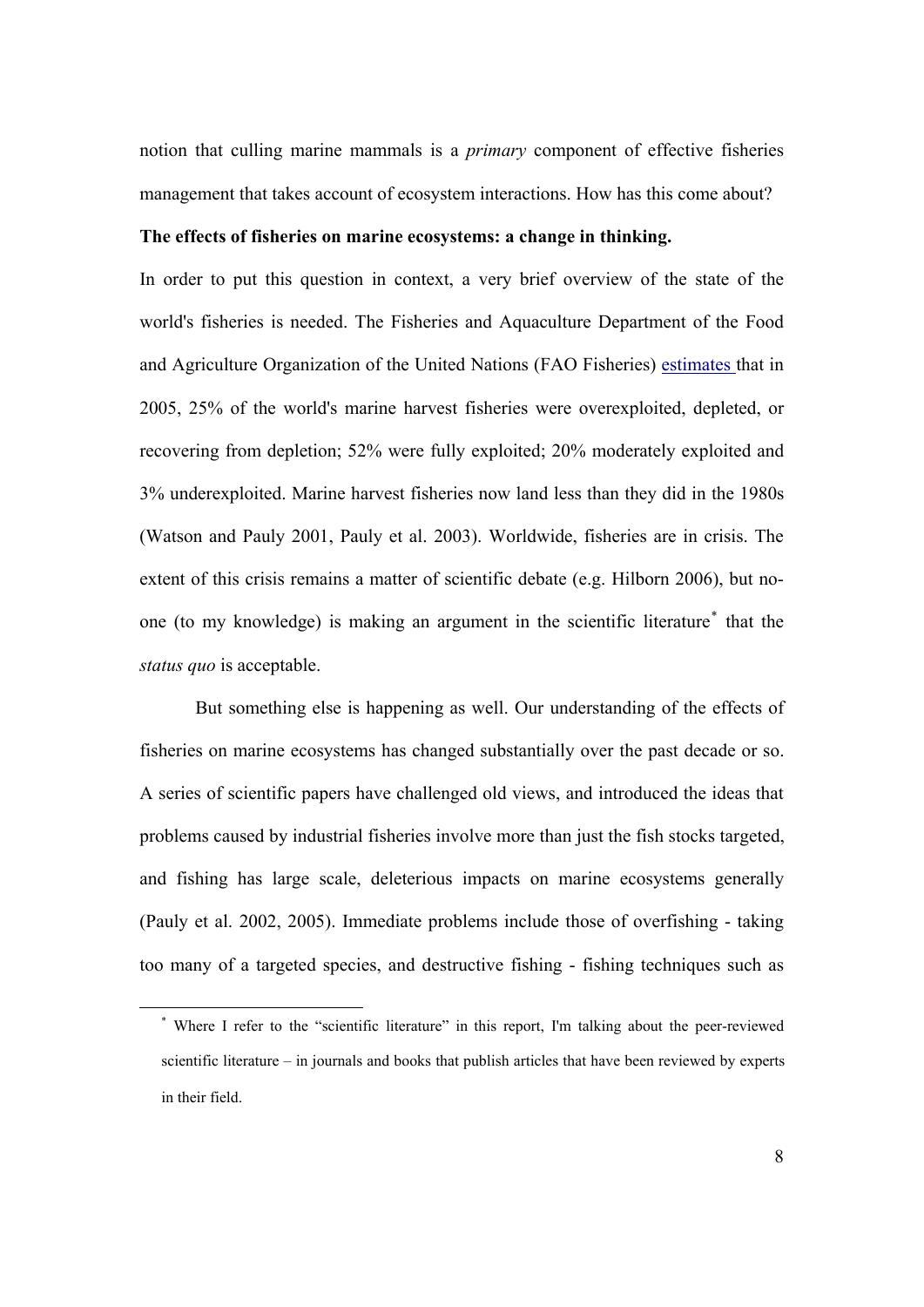bottom trawling that, given the mechanics of their action, must have a deleterious impacts on the ecosystems that they traverse.

 As well, there is a growing understanding that historically, humans have overfished, and this historical overfishing has had ecological impacts too (e.g. Jackson 2001, Jackson et al. 2001). The marine environments that we live with now are, in many cases, the product of centuries of human disturbance. In times past, some of these marine ecosystems were far more productive than they are now. Recall that the Icelandic cod population is only about one-third of the size it was 50 years ago. What if fisheries managers aimed for a gradual return to a population size similar to what it was in the middle of last century? The sustainable catch from such a population would be substantially greater than today's landings. There are calls in fisheries science (e.g. Pitcher 2001) to find ways to rehabilitate marine ecosystems to their historical productivity, with the eventual aim of more productive, less environmentally destructive fisheries.

These recent developments in the scientific community have led to calls for a more ecosystem-based approach to fisheries (Corkeron 2006). Calls have moved beyond abstract scientific theorizing, and into the international bureaucracy. One outcome of the United Nations' World Summit on Sustainable Development (the Johannesburg Summit) of 2002 was the call to "encourage the application by 2010 of the ecosystem approach" to fisheries.

Put together, these developments amount to a complete shift in our understanding of the effects of fisheries on the marine environment. But as well, they represent an indictment of previous - classical - approaches to fisheries management.

9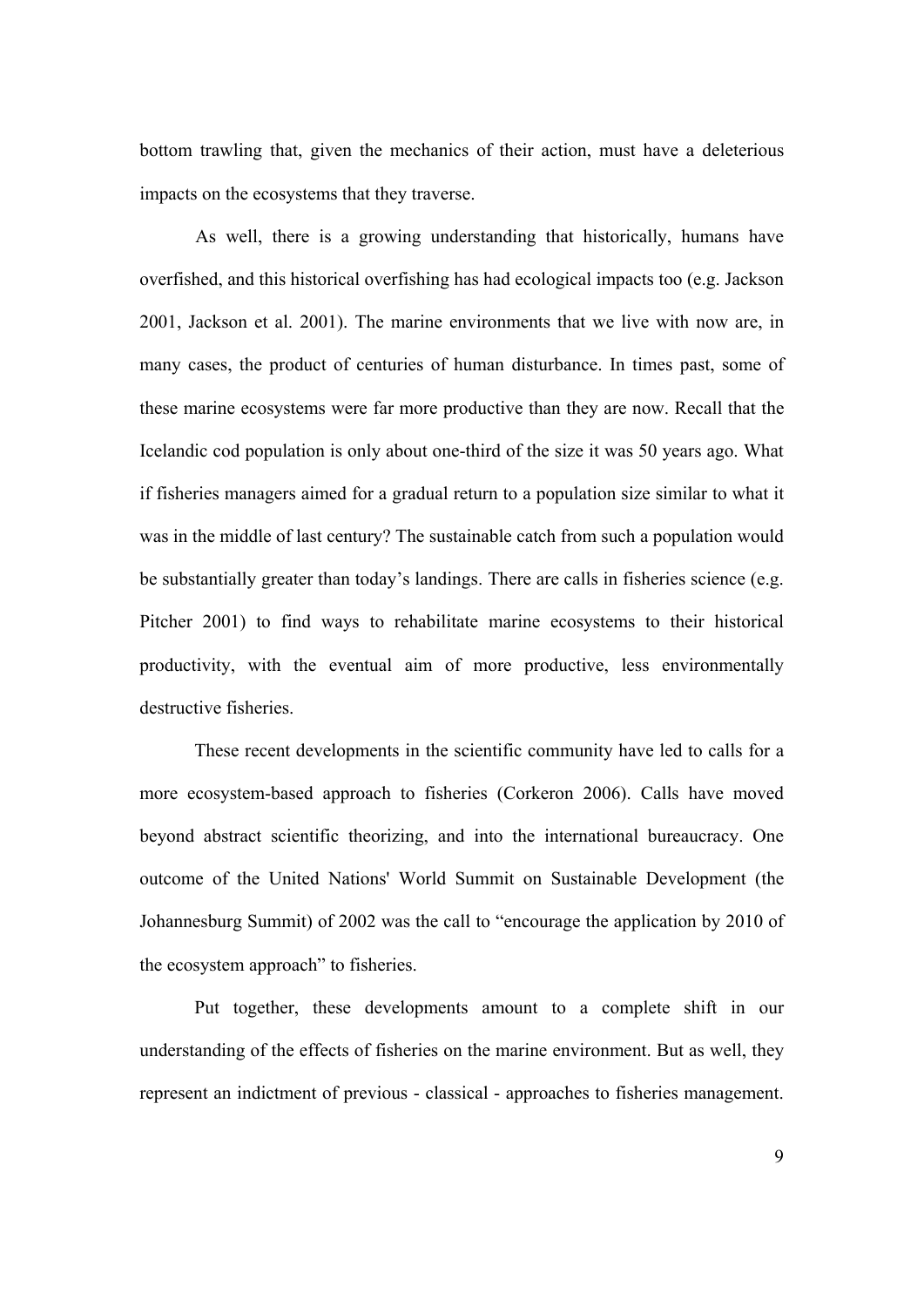The scientists that have developed these ideas tend to be based at academic institutions in North America. European governments employ many fisheries scientists, whose academic training is in classical fisheries management. These new ideas have received less support from the fisheries science establishment generally, and particularly in Europe (see for example, the papers in the ICES Journal of Marine Science Special Issue on ecosystem indicators, e.g. Cury and Christiansen 2005, Daan 2005) than by ecologists employed in universities.

However, these differences are relatively subtle when compared with the difference between EBFM as it is presented in the scientific literature, and EBFM as imagined by scientists employed by government (or quasi-government) research institutes in whaling nations.

## **Opposing views of "Ecosystem-based fishery management"**

So what is the "ecosystem approach" to fisheries? What does "ecosystem-based fishery management" entail? One definition that encapsulates EBFM clearly and succinctly is that given by Pikitch and coauthors in *Science*, 2004: "EBFM reverses the order of management priorities so that the objective of sustaining ecosystem structure and function supersedes the objective of maximizing fisheries yields" (Pikitch *et al*. 2004, p 1892).

 However, there is another view of EBFM, exemplified by Norway's current policy on "managing" marine mammals. This policy "forms part of Norway's efforts to implement the ecosystem approach to the management of its marine resources." (I used this quote, from the English translation of the White Paper that introduced the policy, in previous paper [Corkeron 2006]. The translation has disappeared from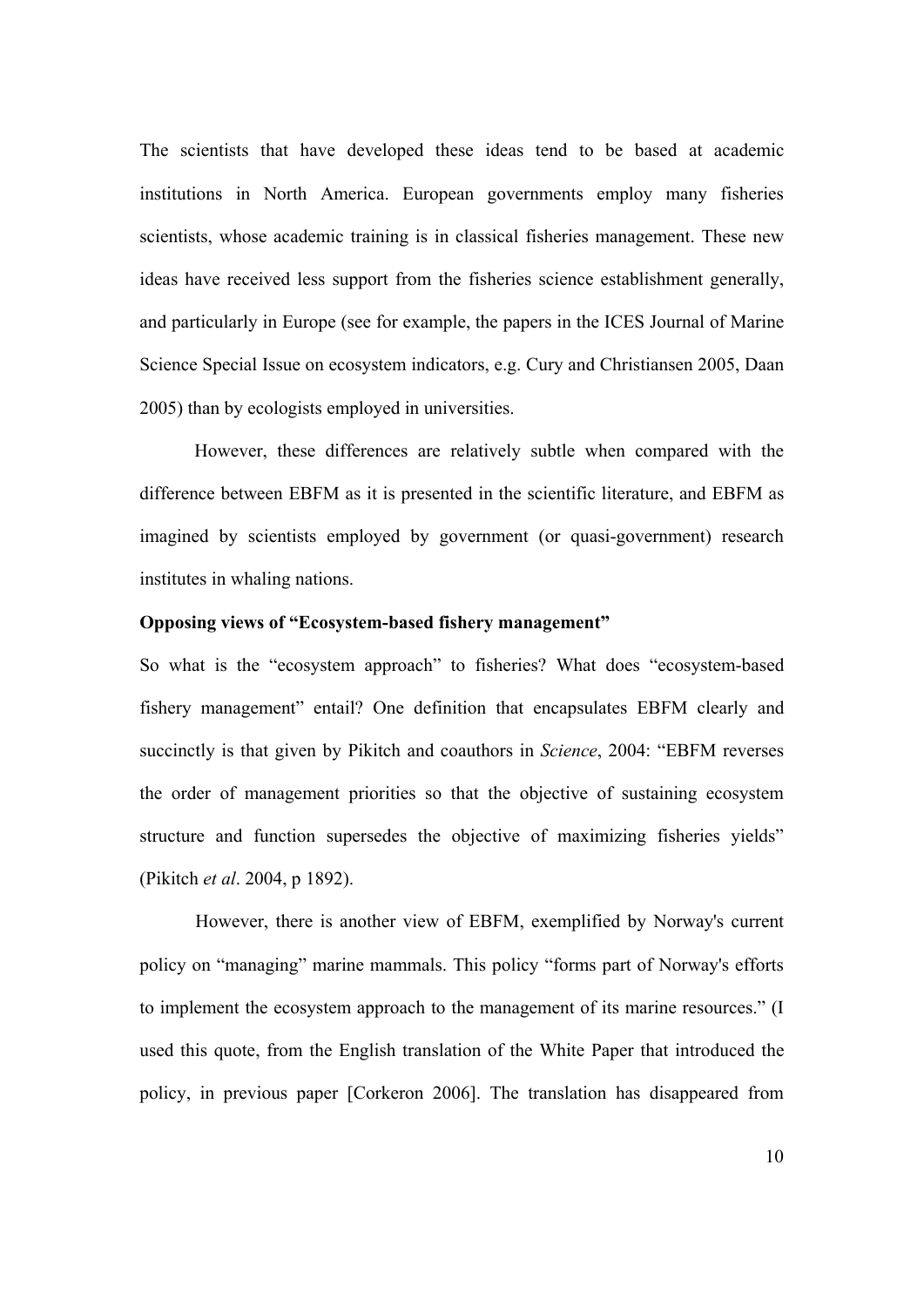Norwegian government websites.) The policy is part of the Norwegian government's approach to fulfilling its obligation to implement the ecosystem approach to fisheries by 2010. The [policy](http://www.regjeringen.no/nb/dep/fkd/dok/regpubl/stmeld/20032004/Stmeld-nr-27-2003-2004-.html?id=404057) (in Norwegian) states that "ecosystem-based management shall use resource-ecological arguments as the basis for establishing objectives for determining the size of marine mammal populations, and it is necessary to work out reference limits for biologically secure frameworks and precautionary levels."

 I've referred to this approach as "Multispecies Fisheries Management (MSFM) (Corkeron 2006) to differentiate it from EBFM as described above, as this policy maintains traditional management priorities – maximizing yields from industrial fisheries has priority over maintaining ecosystem function – and so does not fit the criteria of EBFM as proposed in the scientific literature.

## **How scientists make inference from data.**

One of the intriguing issues with implementing EBFM is the manner in which academic science, science supported by national governments, and scientific advice to international bodies interact to influence policy and management decisions at national, regional and international levels. In order to understand how these play out, a little background is needed, describing the conceptual tools used by applied ecologists. Ecologists must make inference from data, but the manner in which data are collected affect their ability to make these inferences. Put very simply, there are three ways to collect field data, non-manipulative studies, experiments, and "natural" "experiments".

• Non-manipulative: We can study the animals that are of interest without perturbing the system under study. These studies may be simple, or may be

11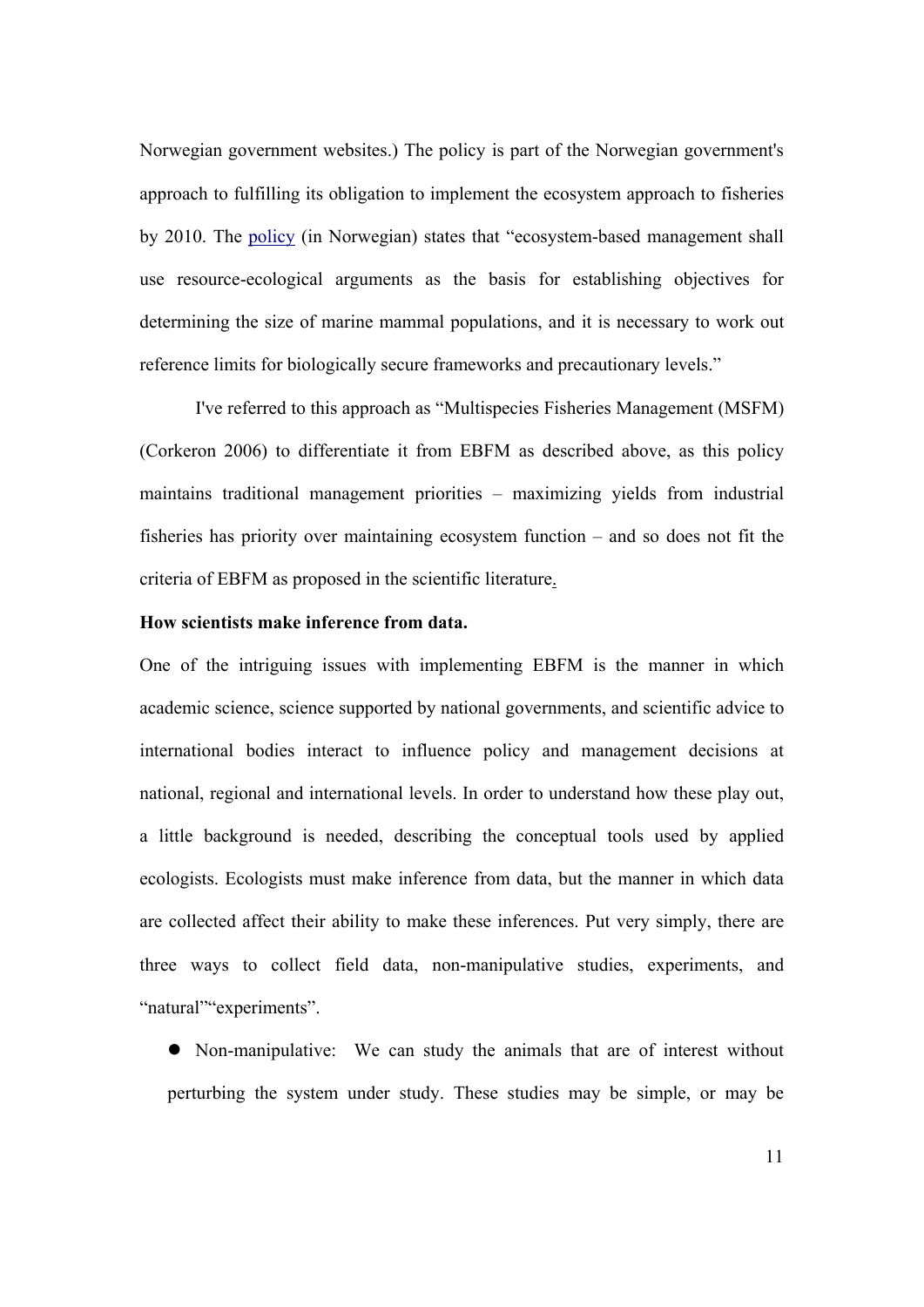sophisticated. Note that conceptually, the lack of manipulation relates to the **ecosystem** of interest, rather than **animals**. So "lethal sampling" - killing animals to look at their stomach contents - is a form of observation, as the scientists aren't actually perturbing the system under study in order to assess the effects of perturbation. Even if they were to kill or displace so many animals (or particular, important animals) that they create a perturbation, it would lack appropriate design, and so would be difficult (probably impossible) to make inference from. By this definition, lethal sampling can be simplistic, as it doesn't necessarily take much design or analytical skill (e.g. Haug et al. 2002, Mikkelsen et al. 2002), but research based on photo-identification, when results are analysed using sophisticated mathematical techniques (e.g. Parra *et al*. 2006a, b), can be sophisticated. Because non-manipulative studies do not perturb the system of interest, they can only make inference on causality by teasing out signal (causality) from noise. They suffer from a classical problem in research design: that correlation does not demonstrate causation.

! Experiments: In order to make stronger inference, we can make changes to the system under study to see what happens. These can be laboratory based, for example studying seals' or dolphins' physiology in captivity, for input into consumption models. In the field, experiments can be conducted at a small scale. An example is the ["Seal Exclusion Zone"](http://www.osl.gc.ca/mm/en/rech/projets/asrp/gestion.html) trial conducted recently by the Canadian Department of Fisheries and Oceans, which aimed to see (a) if it was possible to keep seals out of a bay, and (b) whether this had any discernible effect on fisheries.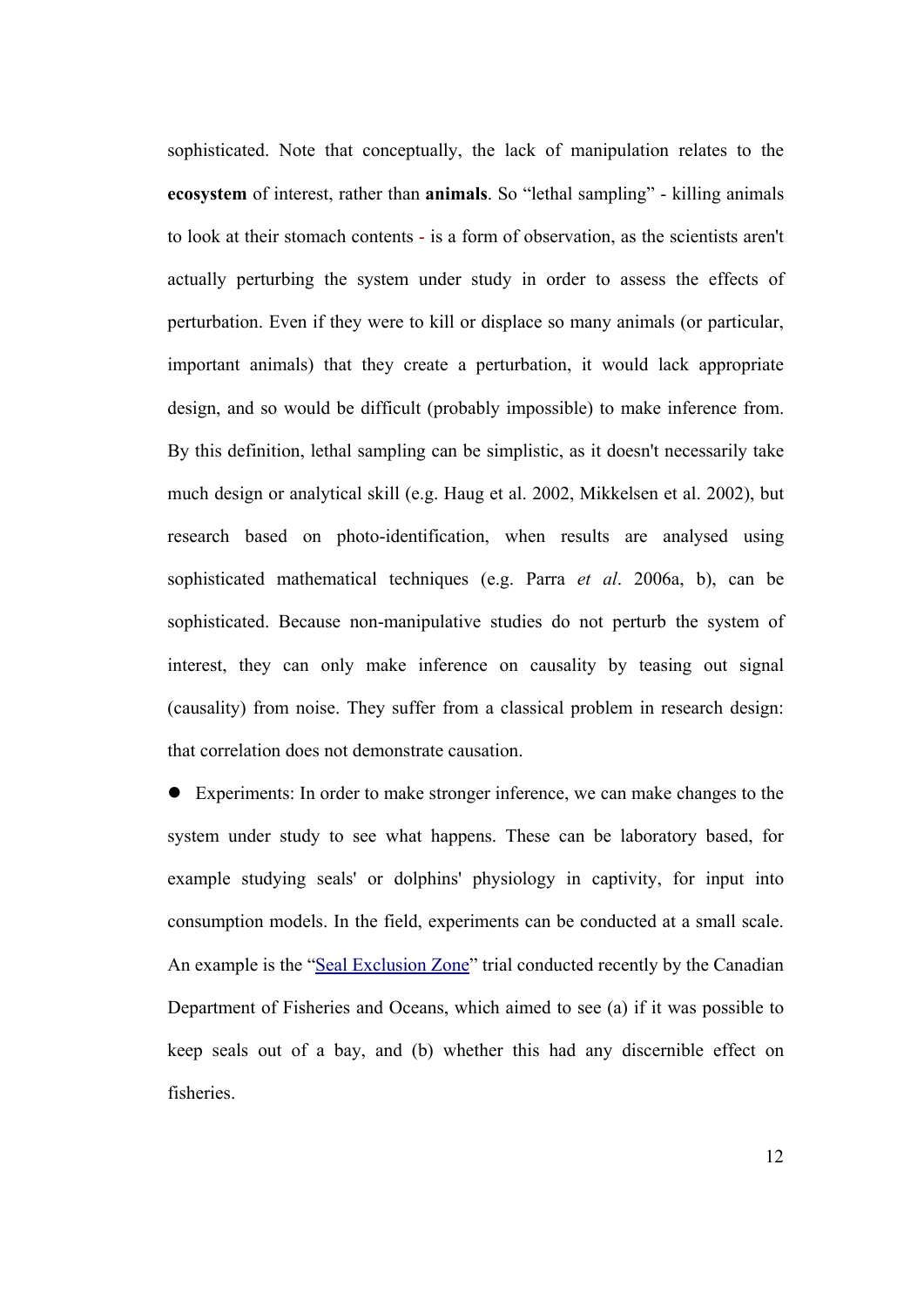! "Natural" "experiments": There are also **"natural" "experiments"** (both in quotation marks because they're not necessarily natural, nor are they truly experiments), where something about the system of interest varies over space, time or both, allowing us to observe differences. For example, the populations of harbour seals in European waters have collapsed twice over the past two decades, due to morbillivirus infection (e.g. Harding et al. 2002). These offer the opportunity to assess the influence of harbour seal predation on fish of interest to fisheries, as harbour seal numbers (and so, predation pressure) have changed dramatically in space and time, and there are places (e.g. northern Norway) where morbillivirus has not impacted population numbers, providing a "natural control". To the best of my knowledge, no-one has undertaken such a study.

 The other approach, once data exist, is to create models of the system of interest. Models can be simple or complex (any statistical test on data is really a model). Models can be seen as interesting intellectual tools used to come up with nice ideas about a system, or attempts to mimic reality.

! Modelling: We can **model** system of interest, using mathematical models run inside computers. For example, scientists use population models, coupled with physiological models of marine mammals and fish, to estimate the magnitude of predation by marine mammals. Comparing these model results with fisheries landings can give an idea of the relative importance of marine mammal predation and fisheries on the population status of the fish of interest (e.g. Hansen and Harding 2006, Trzcinski et al. 2006).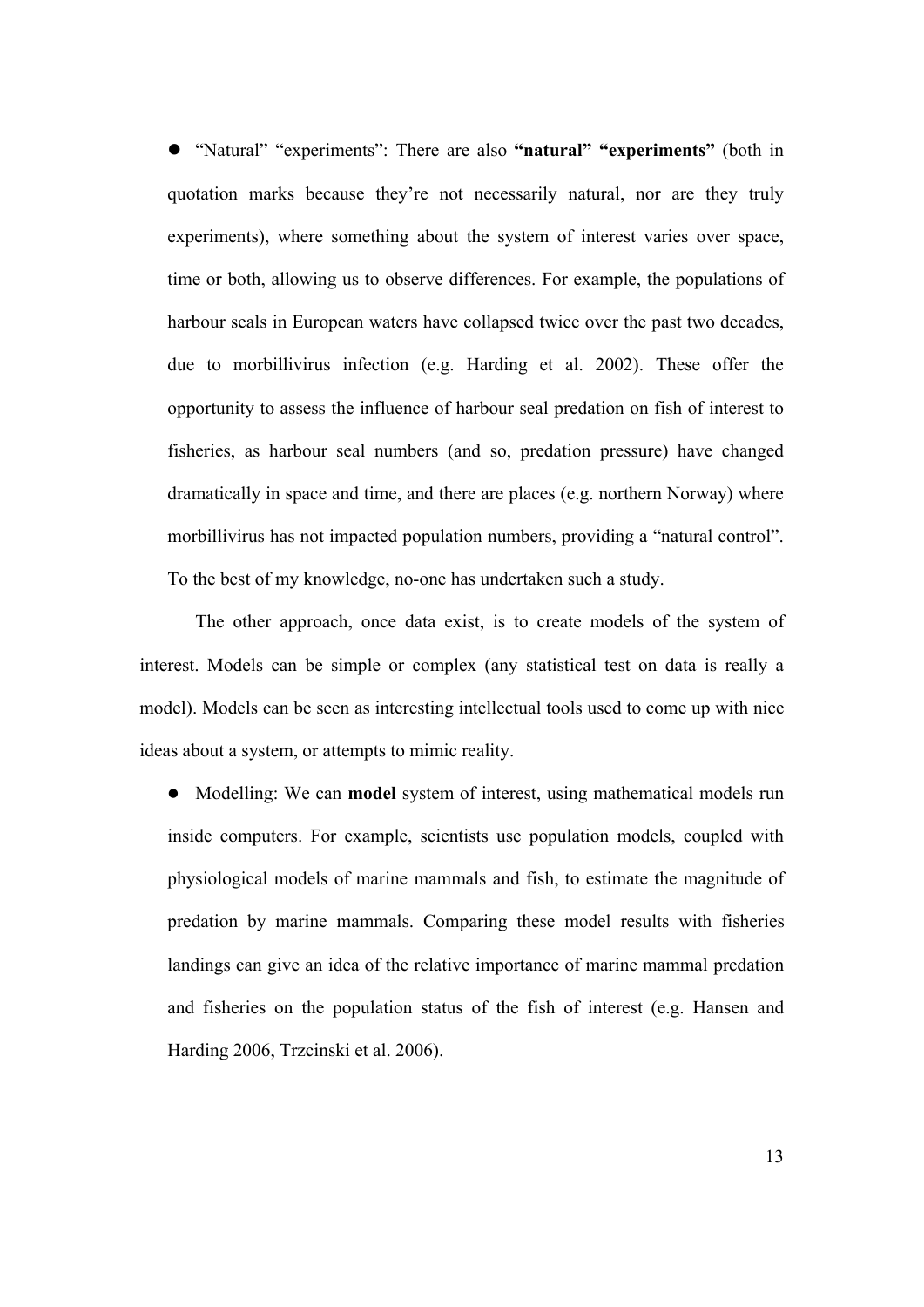Classical fisheries science relies mostly on non-manipulative observation: estimating the size of a fish population; and then modelling to estimate sustainable fishing mortality. Experimentation (other than laboratory-based work to improve parameter input for modelling) is not used as much. Just as any experiment is only as good as the weakest aspect of its design, any mathematical model is only as good as its weakest assumption. The population models used in classical fisheries science are reasonably reliable, although the observational data used as input for the models can be poor.

What happens when we move to EBFM? Not only do we need to describe the **pattern** that we observe - precisely and accurately - we also need to understand the **processes** responsible for these patterns. These processes – how ecosystems function – are more complex and less well understood than those underpinning classical fisheries models. (The best way to make inference on the ecosystem effects of fishing is to include the existence or otherwise of fishing as part of a large-scale experimental approach. This is one [rarely advanced] justification for using no-take marine reserves [places where no fishing is allowed] in EBFM [Corkeron 2006].)

 Attempting to understand process has been a focus of community ecology. Community ecologists are far more likely to use field-based experiments, including large-scale experiments, than are population ecologists, although when population ecologists have taken a large-scale experimental approach, the results can be groundbreaking (e.g. Sinclair and Krebs 2002, Sinclair and Byrom 2006). Some national fisheries research institutes employ dozens of scientists, almost all trained in classical fisheries biology and biological oceanography. Instituting EBFM in fisheries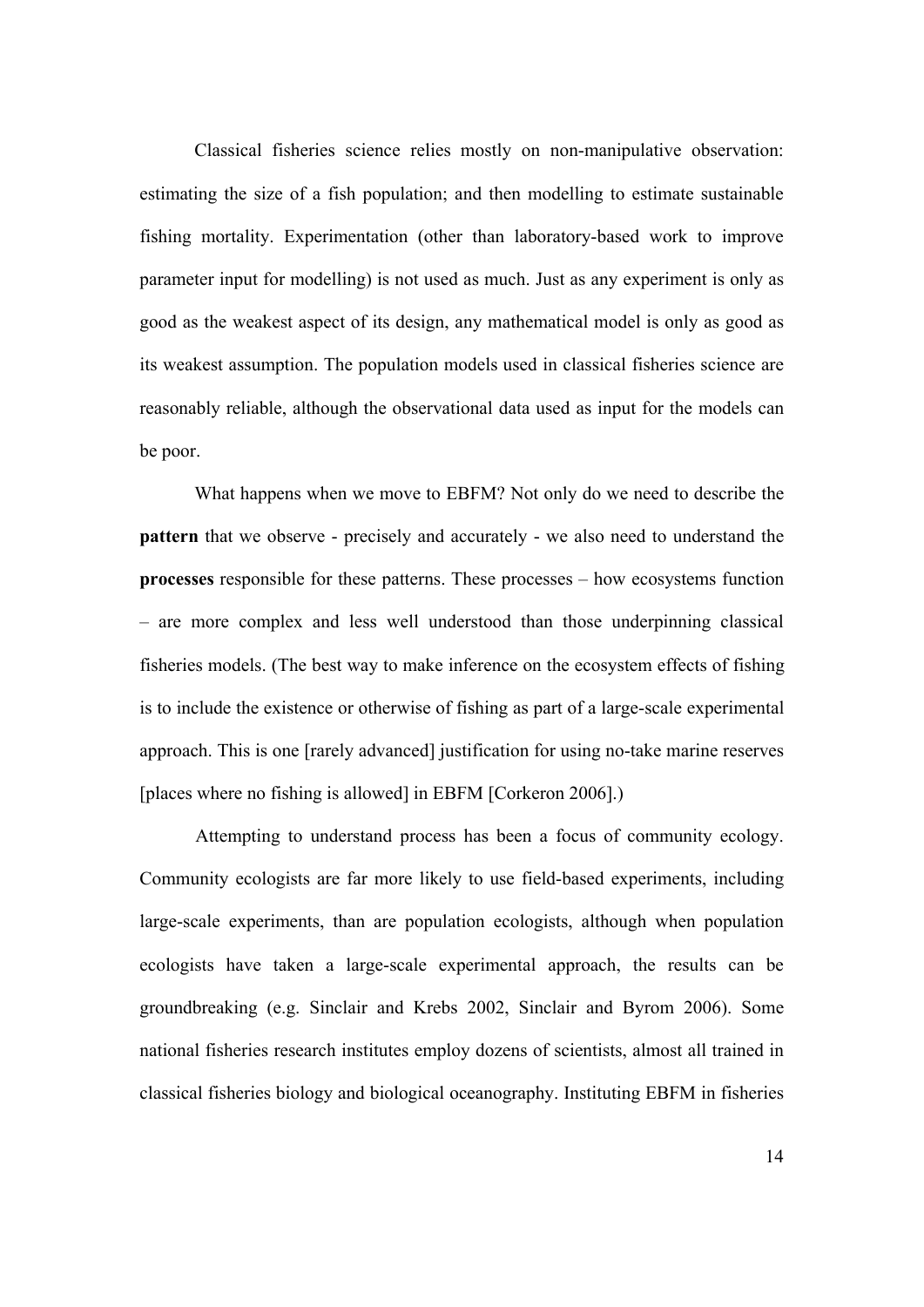has not resulted in research institutes replacing these people with those trained in community ecology. Institutional inertia ensures that non-manipulative studies coupled with modelling remain the order of the day.

Does this really matter? Who cares if scientists just repackage their old techniques to fit into the latest directive from their political masters? I argue that it does matter, and that if we want to understand humanity's impact on marine ecosystems, we need to expose abuses of the process of conducting science when we encounter them.

I'll take the example of Norwegian research into the commercially important fish populations of the Barents Sea. I use it to demonstrate that by supporting politically palatable - but poorly conducted – science, the Norwegian establishment has not only directed attention towards a non-issue (marine mammal consumption), they have not focused on the real issue – fisheries mismanagement, so allowing the real problems to propagate.

This discussion addresses Norwegian research in the Barents Sea, rather than Icelandic research. But the players, both biological (fish populations, marine mammals), and human (the science and fisheries management establishments of both Norway and Iceland) are similar, sometimes identical. The Norwegian research has been ongoing for longer, and so it's possible to draw some lessons from it.

## **Background: fish and fishing in the Barents Sea**

Capelin is a small fish found throughout the oceans of the Arctic and is an important component in the Barents Sea ecosystem. (However, please remember that this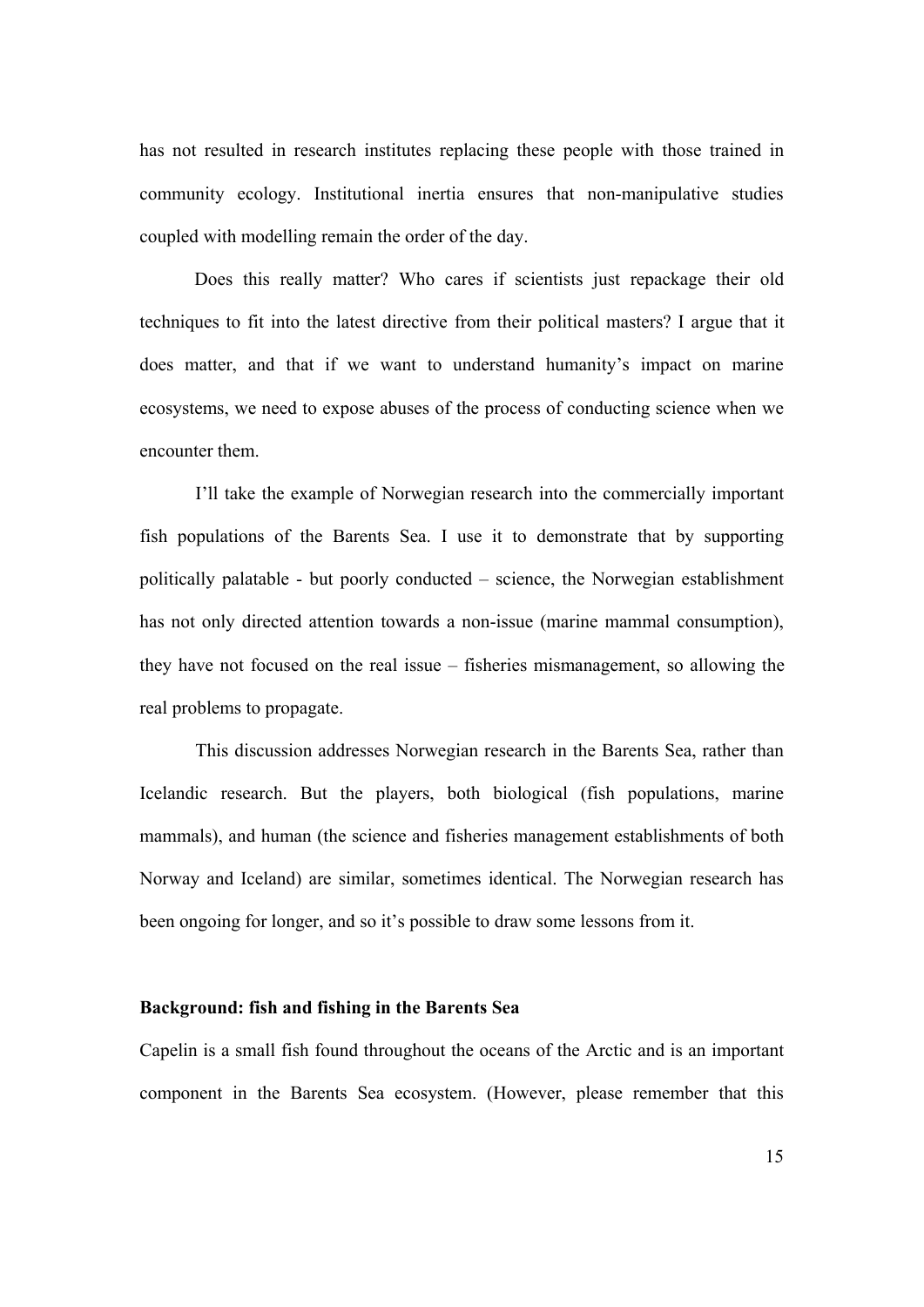discussion is of Barents Sea capelin, a different population from capelin found in Icelandic waters.) Capelin feed on the plankton that blossoms in the northern Barents as summer sunlight arrives, then the capelin migrate south to the coasts of Finnmark (northern Norway) and the Kola Peninsula (northwestern Russia) to spawn in the spring.

Russians and Norwegians have industrial fisheries for capelin, and quotas are agreed jointly. The industrial fishery for capelin in the Barents Sea is relatively young. It really got going in the 1970s, and landings peaked at a little under three million tonnes in 1977. At that time, the capelin fishery was the largest single-species fishery in Europe. Norway's capelin fishery in 1977 – a little over two million tonnes (the Soviet Union reported landing over 800,000 tonnes) – was the world's single largest fishery for that year.

In the face of this fishing pressure, the capelin population collapsed to about one-twentieth of its original size - from an estimated maximum of nearly nine million tonnes in 1975 to about one hundred thousand tonnes in 1987. The fishery was closed as a result. In the 20 years from the first closure in 1987 to 2006, the capelin fishery has been open for eight years, and shut for twelve (all information is taken from the [October 2006 ICES advice on capelin](http://www.ices.dk/committe/acfm/comwork/report/2006/oct/cap-bars.pdf)). *Over the past 20 years, the fishery has been shut for 150% of the time it has been open*. In neither of the two periods when the fishery was reopened (for periods of three and five years) has the total catch summed to that landed in one year, 1977. The fishery was shut - again - in 2004, and remains closed.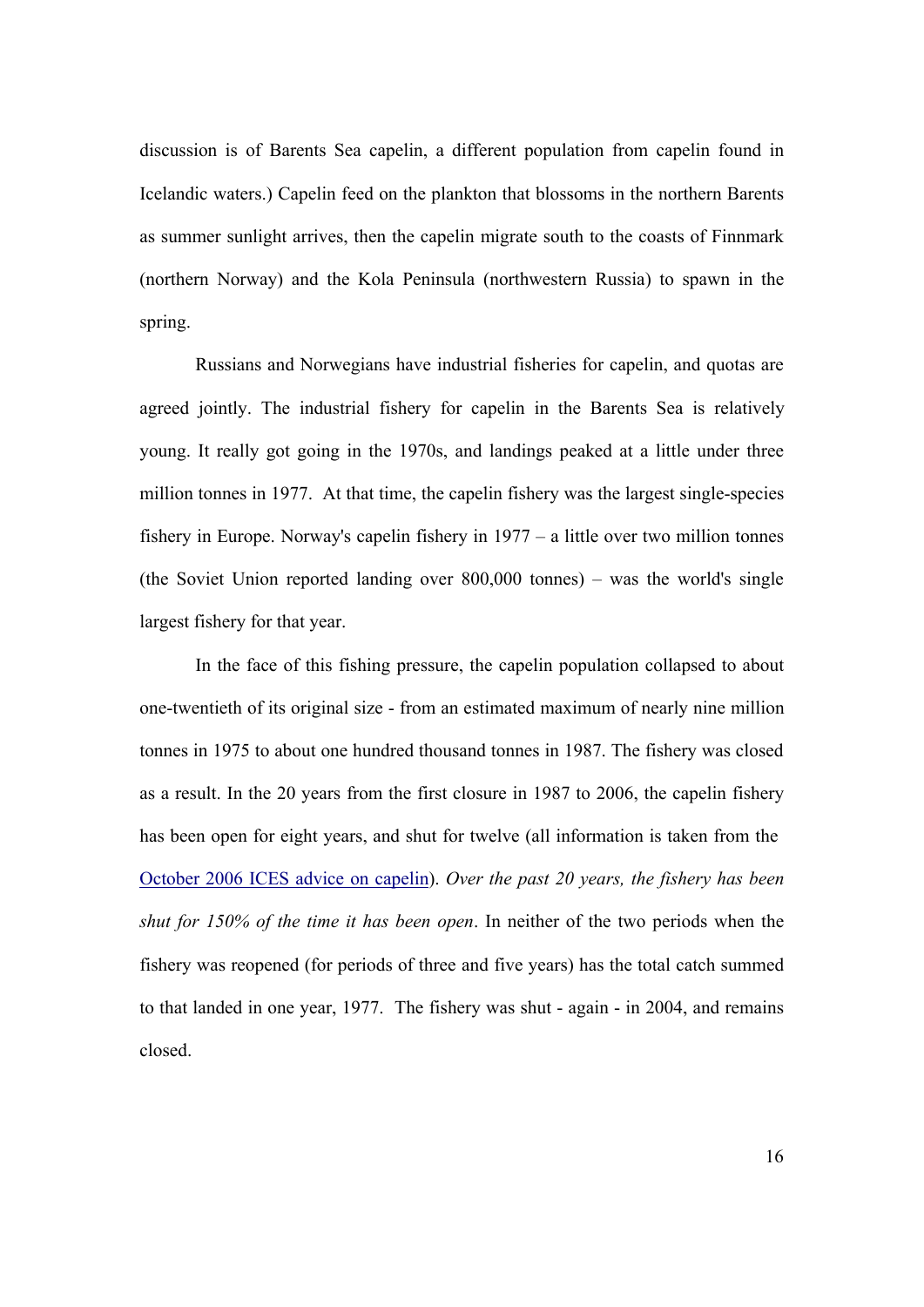Why have the crashes happened? A paper published in 2004 (and so including only the first two crashes) gives some answers (Hjermann et al. 2004). Ecology and fisheries both play a role. Capelin are short lived – to five years at a maximum, and almost all die after spawning just once. Cod eat fatty, adult capelin. Young herring also eat very young capelin. The herring population in the Barents Sea was almost completely fished out in the late 1960s and early 1970s, but had started to recover in the late 1980s (Hjermann et al. 2004). Despite being depleted, the Barents Sea cod, the last great cod population still surviving, is estimated to have a spawning stock biomass of about six hundred thousand tonnes (see Table 3.4.1.3 in [this](http://www.ices.dk/committe/acfm/comwork/report/2007/may/cod-arct.pdf) pdf).

Overfishing capelin drove the initial collapse. A problem then became that cod need to eat fatty, adult capelin to build up their energy stores for their spawning migration. So even when capelin are at relatively low numbers, cod still deliberately seek them out. This slowed the recovery of the capelin population. The second collapse (in the early 1990s) was driven by the recovery of the herring population, and involved a mix of herring eating capelin larvae, and competing for food with older capelin. And again, cod predation slowed capelin recovery.

The important point in the context of the "whales eat fish" argument is that Hjermann et al.'s (2004) paper models the capelin crashes well by considering **only** the fish populations and the fishery, *suggesting that the effect of marine mammal predation on capelin (relative to fisheries and other ecosystem components – i.e. fish) is - at most - trivial*. Marine mammal predation doesn't need to be included to produce a model that explains the data satisfactorily.

#### **Consumption Estimates**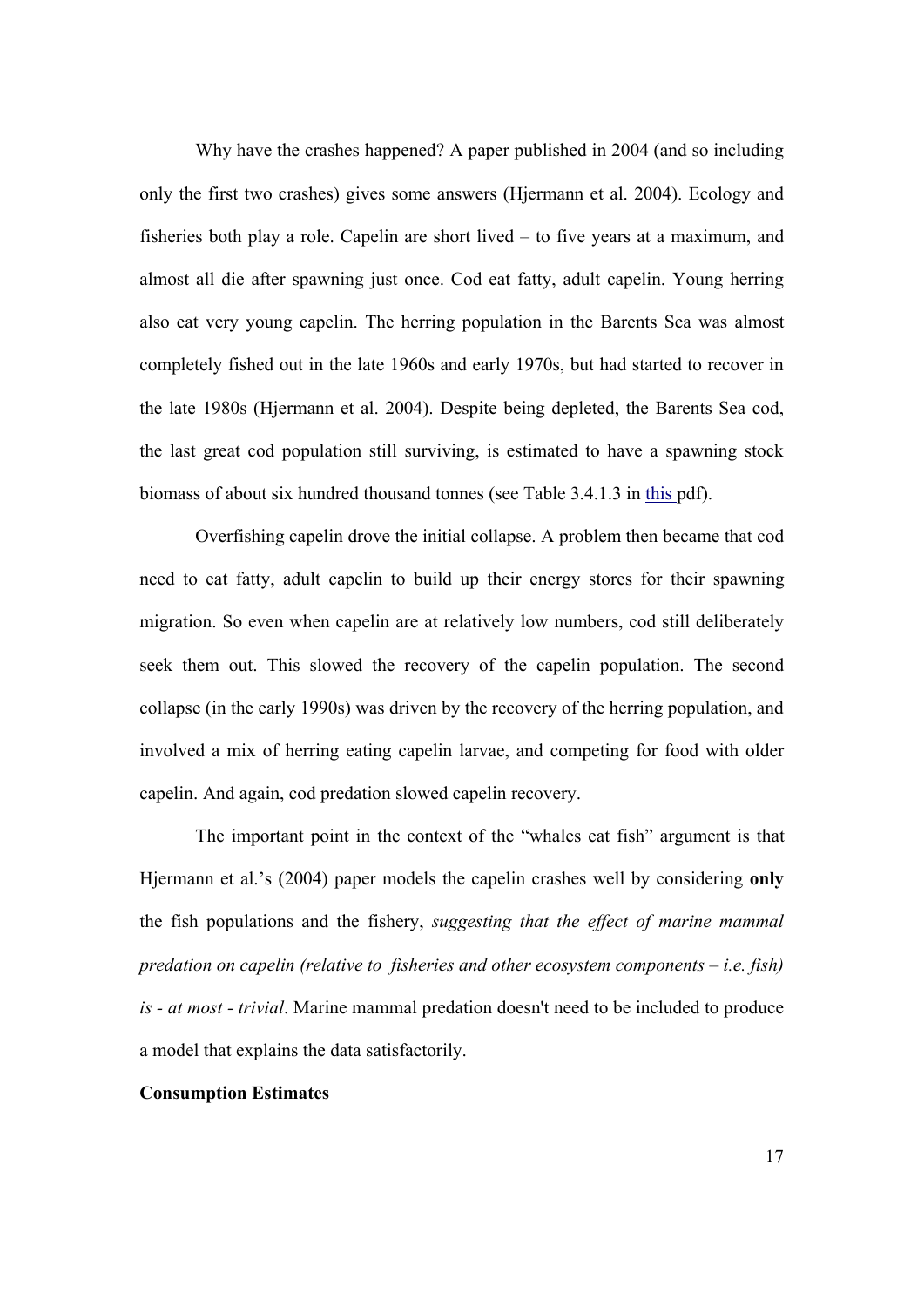Contrast this paper with nearly two decades of research by several Norwegian scientists, attempting to assess the role of marine mammals *in the same place at the same time, on the same commercial fish species*. The research program was established not long after the first capelin crash, and – theoretically - sought to understand how predation by marine mammals influences the size of fish populations in the Barents Sea. Field work ran through the second and third crash of the capelin population. The work included assessing the stomach contents of harp seals (*Phoca groenlandica*), hooded seals (*Cystophora cristata*) and northern minke whales lethally sampling of all three species. This work has been published in a series of scientific papers, describing the generalities of what and how much the animals ate (e.g. Folkow et al. 2000, Nilssen et al. 2000,), and then modelling the influence of marine mammal predation on the fisheries of interest (e.g. Bogstad et al. 2000, Tjelmeland and Lindstrøm 2005). The design of the program on minke whales was used as a template by the Institute of Cetacean Research for the "understanding whales' role in the ecosystem" aspects of Japanese Article VIII whaling (see Murase *et al*. 2007 for an example).

 It's important to differentiate between **diet studies** – non-manipulative studies to determine what animals eat – and **consumption estimates** – simple models to determine the amount of prey consumed by a population of marine mammals over a set period (usually a year).

Put simply, if we know what whales eat, how much they eat each day, how many days they stay in the area of interest, and the number of whales in the population of interest, we can estimate how much whales eat in the area of interest.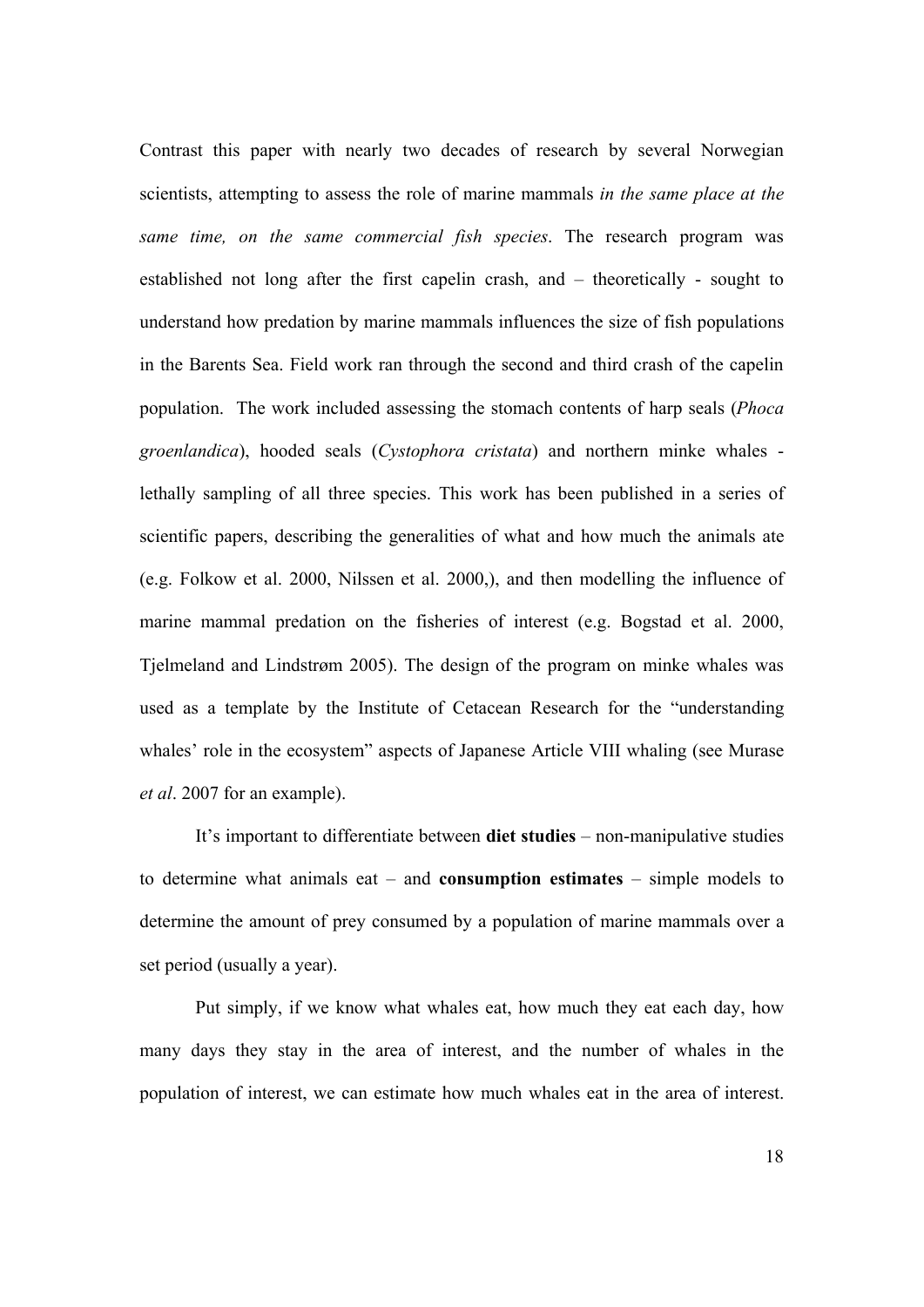Knowing how whales behave when confronted with different relative amounts of different prey species is useful, too. Collecting the data needed to estimate the amount that marine mammals consume has been a priority of scientists in whaling nations over the past couple of decades (apart from the references above, see, for example, Murase *et al*. 2007).

 The estimates for all these input variables are multiplied together in order to derive a final consumption estimate. There are two problems with these multiplications. Each input variable has uncertainty associated with it. Uncertainties come in two forms – **process uncertainty** and **measurement uncertainty** (Hilborn and Mangel 1997). Process uncertainty refers to variability inherent in the system – whales don't always eat exactly the same thing in exactly the same place each year, as their environment varies. Measurement uncertainty is inherent in our ability to come up with values for the variables. Science is not magic, and sampling theory dictates that all of our estimates of these variables – population size, for example – must have some uncertainty about them.

 Because the variables are multiplied, these errors all compound. In the end, a point estimate might seem reasonable, but the uncertainties associated with it might make it meaningless. For example, a recent model that assessed the effect of grey seal predation on the non-recovery of cod on the Eastern Scotian Shelf (off eastern Canada) arrived at a point estimate of 16.7 million cod consumed by seals in 2003. But the uncertainty in that estimate was such that its 95% confidence intervals (a standard method for describing uncertainty) were plus or minus 55.4 million cod (Trzcinski *et al*. 2006). Also notable in this paper, set in an area where the cod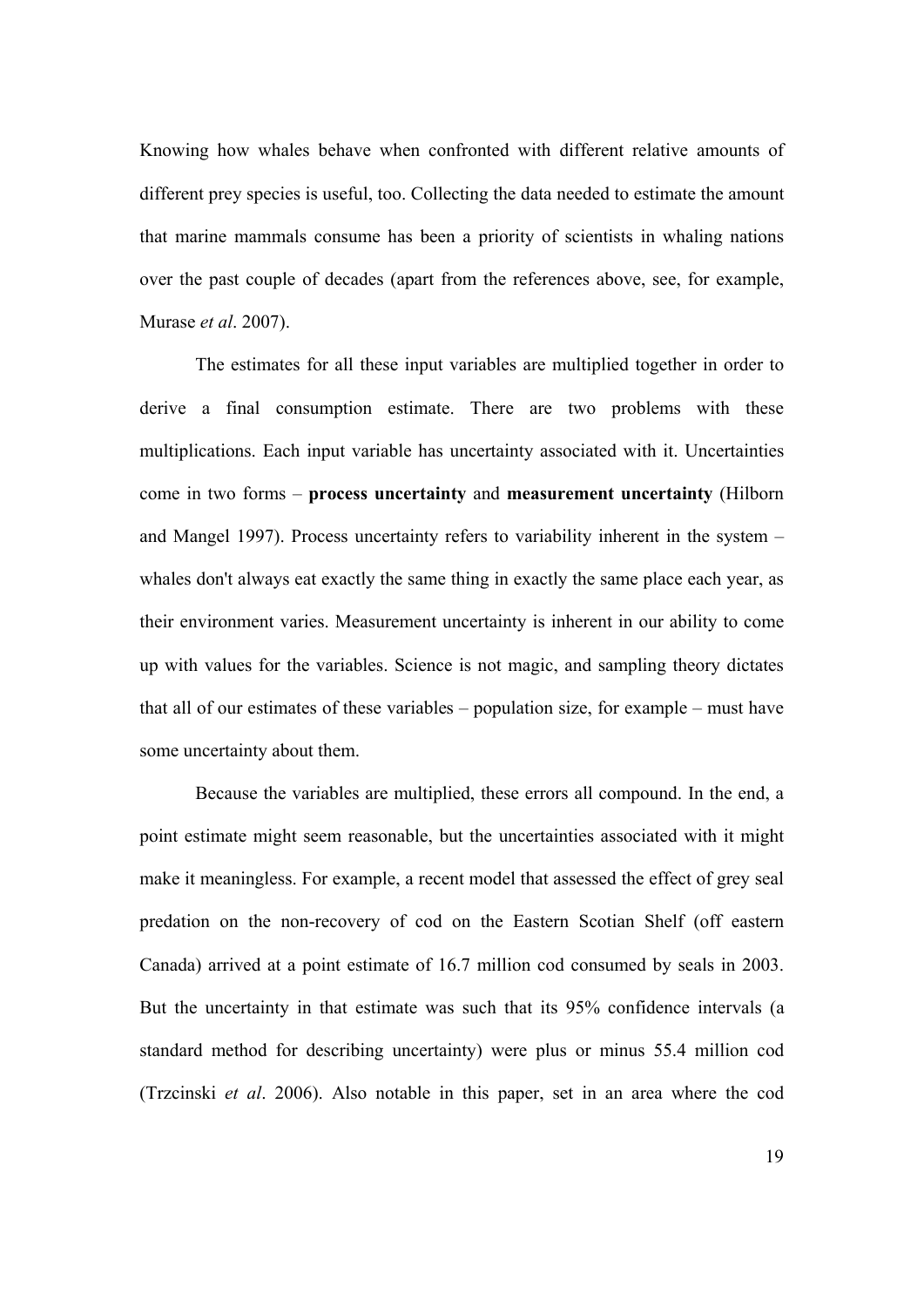population is at a tiny fraction of its historical abundance and where the grey seal population is the highest it has ever been, that the authors still conclude that there was "little evidence that gray seals (*Halichoerus grypus*) were the principal source of natural mortality on the ESS Atlantic cod (*Gadus morhua*) stock" (Trzcinski *et al*. 2006, p 2286).

 Another problem with these estimates is that they assume an understanding of the system under consideration that might be hubristic. For example, in Moreton Bay, Queensland, the data needed to derive a consumption estimate for local population of Indo-Pacific bottlenose dolphins, *Tursiops aduncus*, are all available. But there, two separate societies of these dolphins exist – those that feed in association with shrimp trawlers (and so don't eat free-swimming fish as much as those that feed "normally") and those that do not (Chilvers and Corkeron 2001). Failing to account for this behavioural difference would invalidate consumption estimates.

 Finally, there is a conceptual problem with the way in which marine ecosystems are viewed by some who are tasked with deriving consumption estimates. This is best exemplified by the language they use when discussing their research. To quote from a very recent example in a scientific journal (Smout and Lindstrøm 2007, p 289): "We therefore suggest 2 important directions for future research into *the impact of foraging by minke whales in the Barents Sea ecosystem*" (my italics).

The implication of this statement is that minke whales are perceived as being somehow separate from their ecosystem (they have an "impact" on the system). Further, it implies that the only ecosystem role that minke whales have that is of any interest is that they eat commercially valuable fish species. This approach ignores (to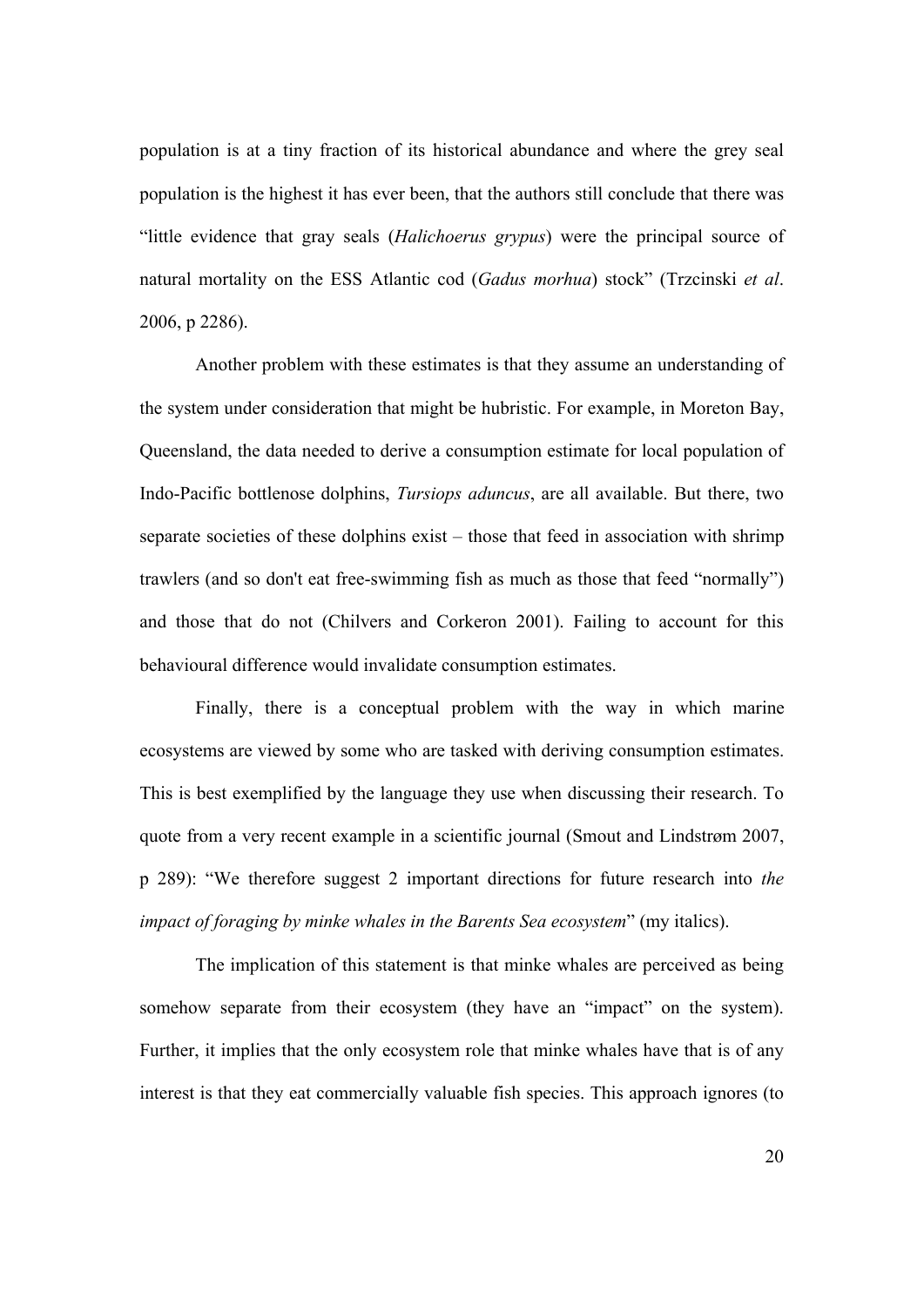take just one example) trophic cascades – unforeseen, large-scale ecosystem changes driven by overhunting upper-level predators – that have been demonstrated in marine systems (e.g. Österblom et al. 2006, Myers et al. 2007).

## **"Five tons of cod and herring"**

Another approach to assessing the effects of marine mammals' consumption of economically important fish has been modelling work – the stated aim of which is evaluate the effects of marine mammal harvest strategies on other fisheries ([Hagen](http://publications.nr.no/SAMBA0405.pdf)  [and Schweder 2005](http://publications.nr.no/SAMBA0405.pdf)). (Note that this aim is subtly different from that of the work by Hjermann and coauthors, who sought to understand the reason(s) for the collapses of the capelin population in the Barents Sea.) This set of simulations initially modelled what will happen to fisheries of herring, cod, and capelin in the Barents Sea when northern minke whales are hunted (Schweder et al*.* 1998, 2000). The simulations were then extended to include harp seals [\(Hagen and Schweder 2005](http://publications.nr.no/SAMBA0405.pdf)).

The initial simulations resulted in a simple, elegant statement that has been used repeatedly in discussing marine mammal culls, and is summarised by a line in the current [Wikipedia entry on whaling,](http://en.wikipedia.org/wiki/Whaling) (as of  $5<sup>th</sup>$  September 2007) "In the Barents Sea, it is estimated that a net economic loss of five tons of cod and herring per fishery results from every additional Minke Whale in the population due the fish consumption of the single whale.". The quote includes a citation to one of the papers on this modeling exercise, published in a special publication of the North Atlantic Marine Mammal Commission (NAMMCO) (Schweder et al. 2000).

However, careful reading of the two papers on this modeling approach that have been published in the scientific literature demonstrate that the authors are – to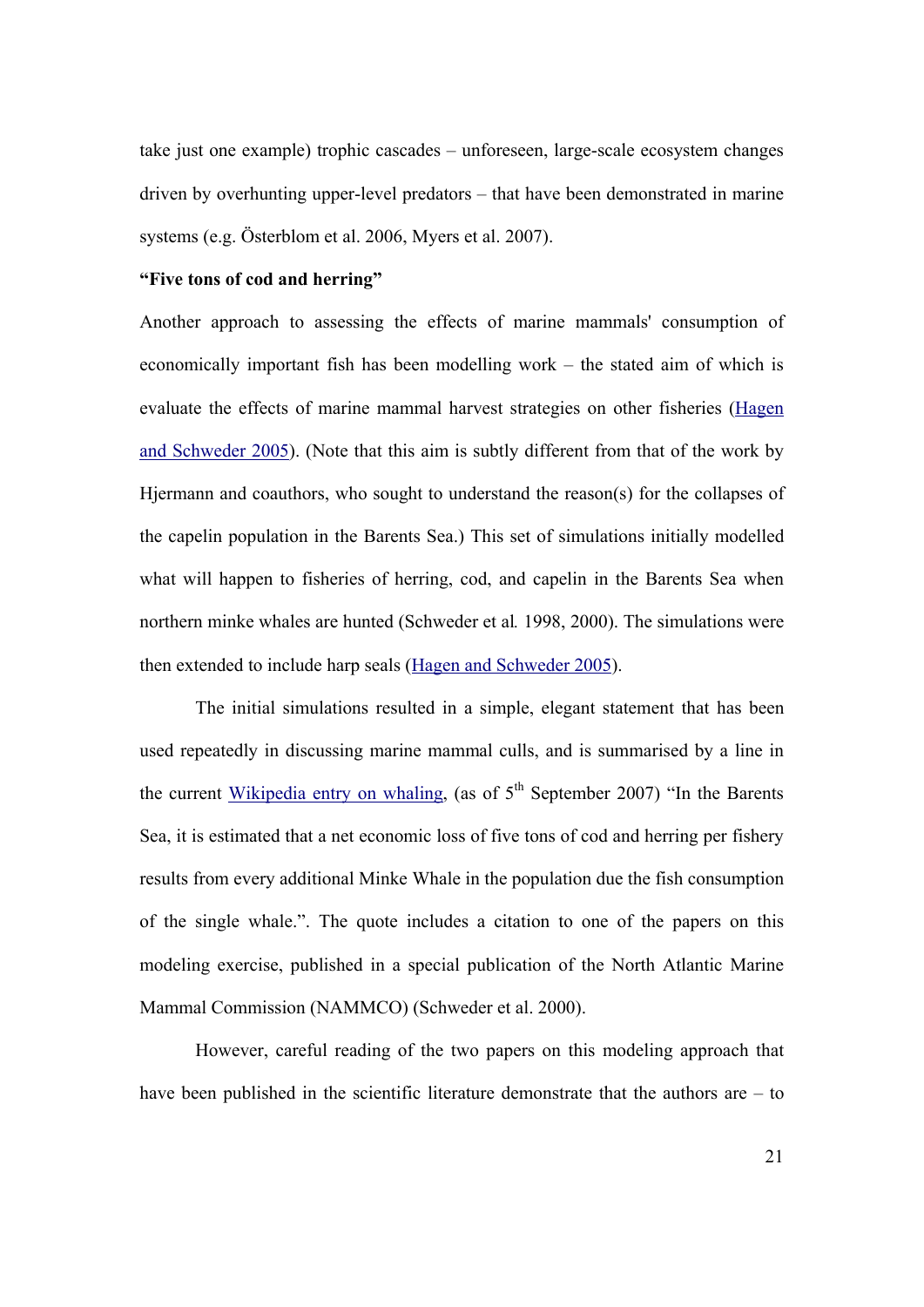their credit - explicitly saying that *their models are not reality*. For example, "There is still too much uncertainty surrounding this study to allow firm conclusions"; Schweder et al*.* 1998:92). The models are intellectual exercises aimed at exploring ways to understand the Barents Sea ecosystem. Yet the White Paper that reshaped Norway's policy on marine mammal management in 2004 includes reference to the five tons, with the minor caveat that the research results were still preliminary (after at least seven years' work).

 When the data on harp seal diet and consumption are included in the "Scenario C" model approach (as it is known), the model produces outputs that are unrealistic (see page 5 of the report of the fourteenth meeting of the NAMMCO scientific committee, page 18 of [this](http://www.nammco.no/webcronize/images/Nammco/819.pdf) pdf). This suggests that something about this modeling approach – the basic data, some assumption(s) of the modeling process, or both – is flawed.

The failure of the "Scenario C" approach to provide a platform for offering advice on the relationship between marine mammal hunts and fisheries is made clear in the comments of the NAMMCO Scientific Committee: "Once again the Scientific Committee was forced to conclude that it could not provide the requested advice on the economic aspects of fishery - marine mammal interactions in the 2 areas (Barents Sea and Iceland) and with the two species (minke whales and harp seals) that have been identified as feasible for this assessment. Working groups established by the Scientific Committee have met on 5 occasions to deal with this and related requests" (see page 5 of the report of the fourteenth meeting of the NAMMCO scientific committee, page 18 of [this p](http://www.nammco.no/webcronize/images/Nammco/819.pdf)df).

22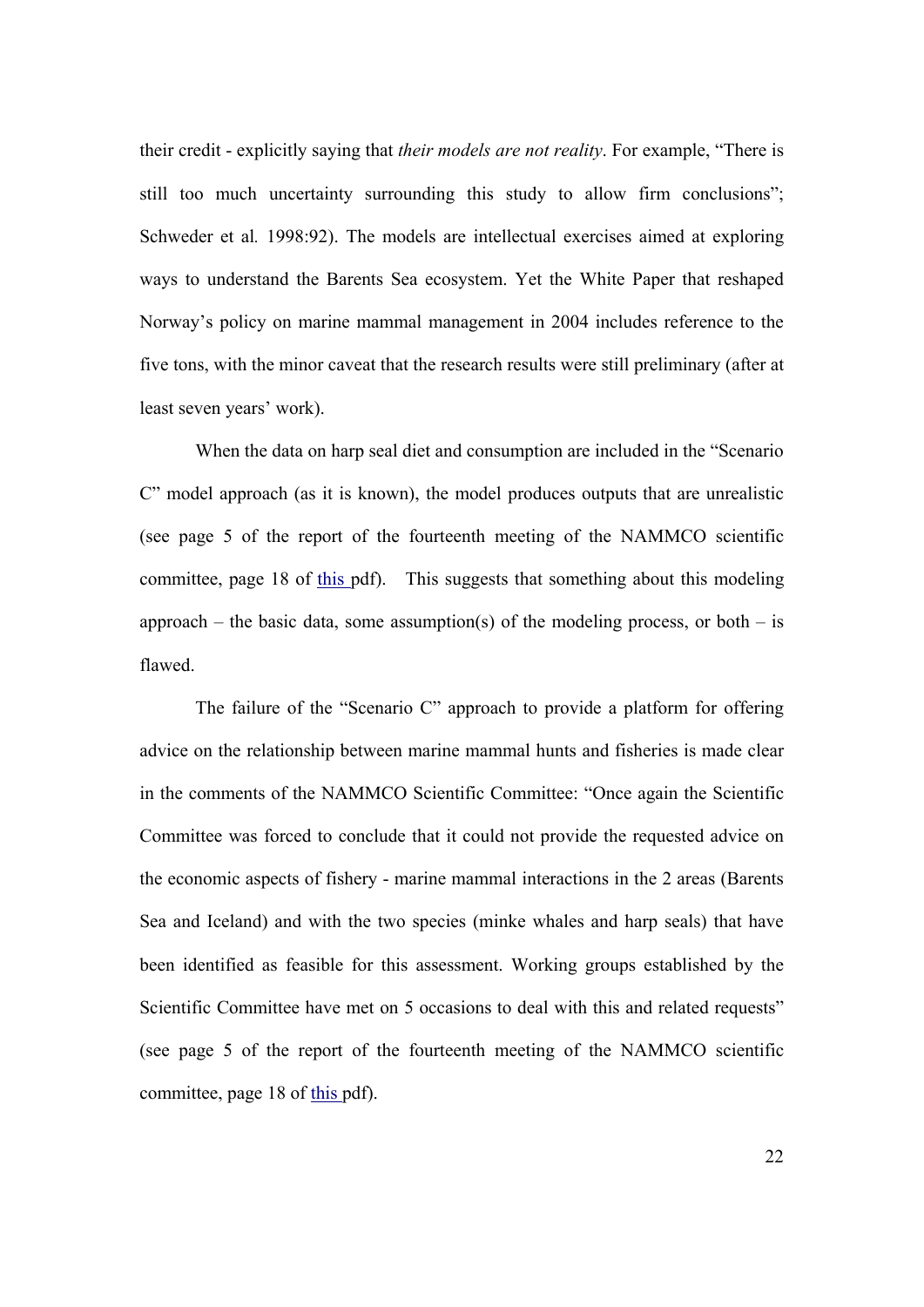Somehow, this side of these models has not found its way into the public consciousness, the way that the "five tonnes of cod or herring" has.

There is an explanation for the big picture of what's happening with the populations the commercially important fish in the Barents Sea – the ecosystem effects of recovery from overfishing of two commercial fish species in the past five decades. The explanation has been published in the scientific literature. The research approach that detected this signal from the data available began by setting out to understand what had happened in the Barents Sea. In doing this, the study's authors took a very different approach from those running the "scenario experiments" described above. The "scenario experiments" began with the basic assumption that predation by marine mammals was important enough to be worth modeling as a way of understanding fish-fisheries-ecosystem interactions in the Barents Sea.

And despite the failure of Scenario C to provide useful results, what was the conclusion of NAMMCO's scientific committee? To quote them directly, "As in the past, the Scientific Committee emphasized that progress in this area will not be made unless significant additional resources are dedicated to it. Specifically the Committee recommended that work on the "Scenario C" model be resumed in Norway, and that Iceland should continue efforts to incorporate marine mammal consumption in GADGET models for the area" (see page 5 of the report of the fourteenth meeting of the NAMMCO scientific committee, page 18 of [this](http://www.nammco.no/webcronize/images/Nammco/819.pdf) pdf). Note here, that Icelandic researchers, with their "GADGET" program are making a similar basic assumption to that made by Norwegian researchers with Scenario C, i.e. that marine mammal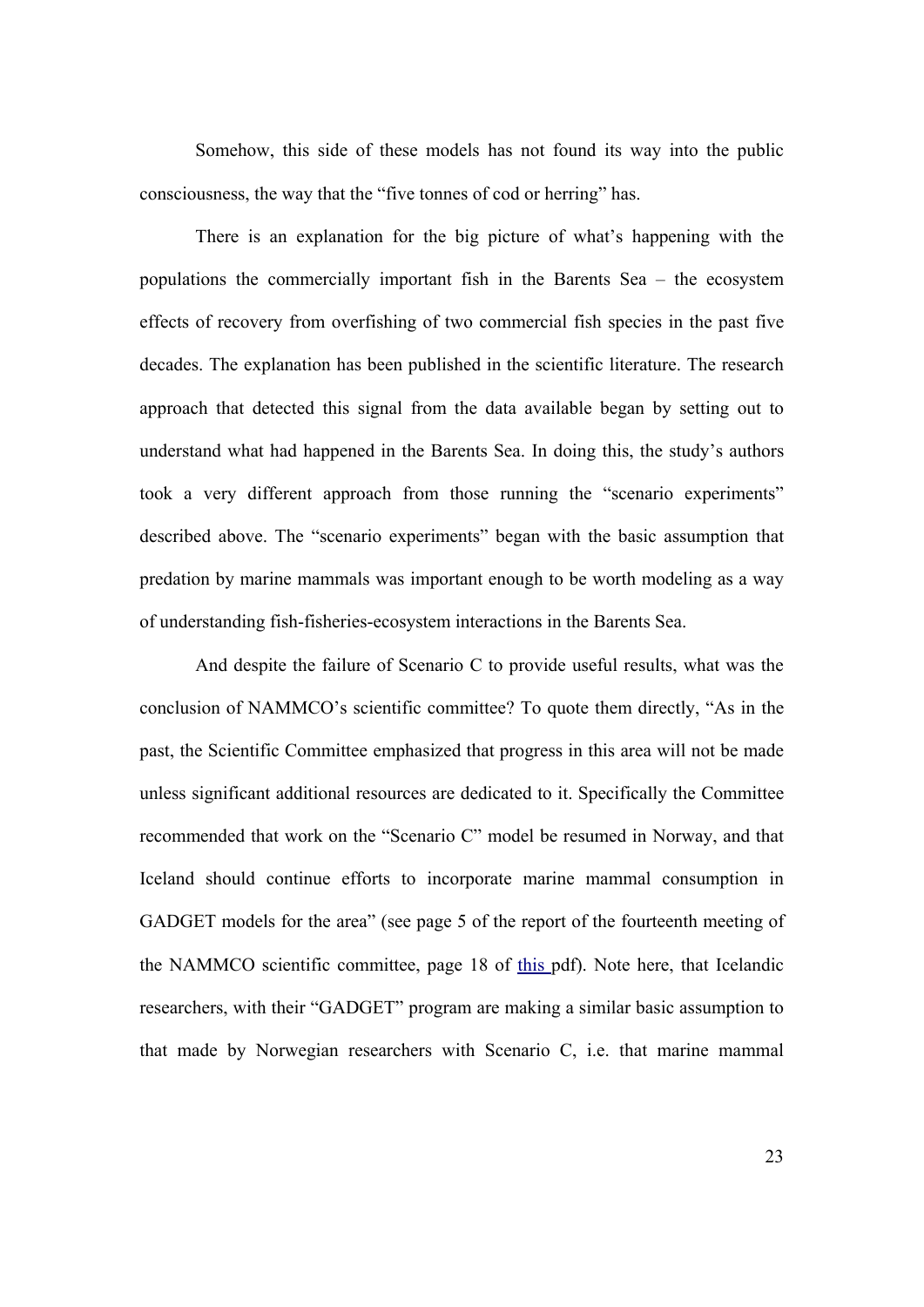predation is a major element regulating the population size of commercial fish species of interest. The same thinking is at work.

The scientific approach taken by Hjermann and coauthors, by setting out to assess the data available, produced a workable model for the situation in the Barents Sea. The other approach, taken by Schweder and coauthors, began with a preconceived idea that marine mammal predation must be important, and has not produced a workable model. Yet calls remain for further development of this unsuccessful approach.

What does this tell us about the mindset of the scientists who call for more of this work?

That the ecosystem effects of overfishing are still being felt in the Barents Sea may be unpalatable for those responsible for managing human impacts on this system, but remains the most likely explanation for the current situation. And, given that cod quotas for the Barents Sea are still being set in excess of those [recommended](http://www.ices.dk/committe/acfm/comwork/report/2007/may/cod-arct.pdf) by ICES, it is clear that policies and procedures have still not been implemented to ensure that overfishing will not recur. Instead, managers and policy makers have taken an inappropriate path, and supported research that - despite being demonstrably less informative than work by other Norwegian scientists at explaining the system of interest – is more politically palatable than the real alternative.

 But that's Norway. Do similar structural problems exist within the marine research community in Iceland (in addition to the conceptual similarities of GADGET and Scenario C)? Ignoring Article VIII whaling here (which is, arguably, an abuse of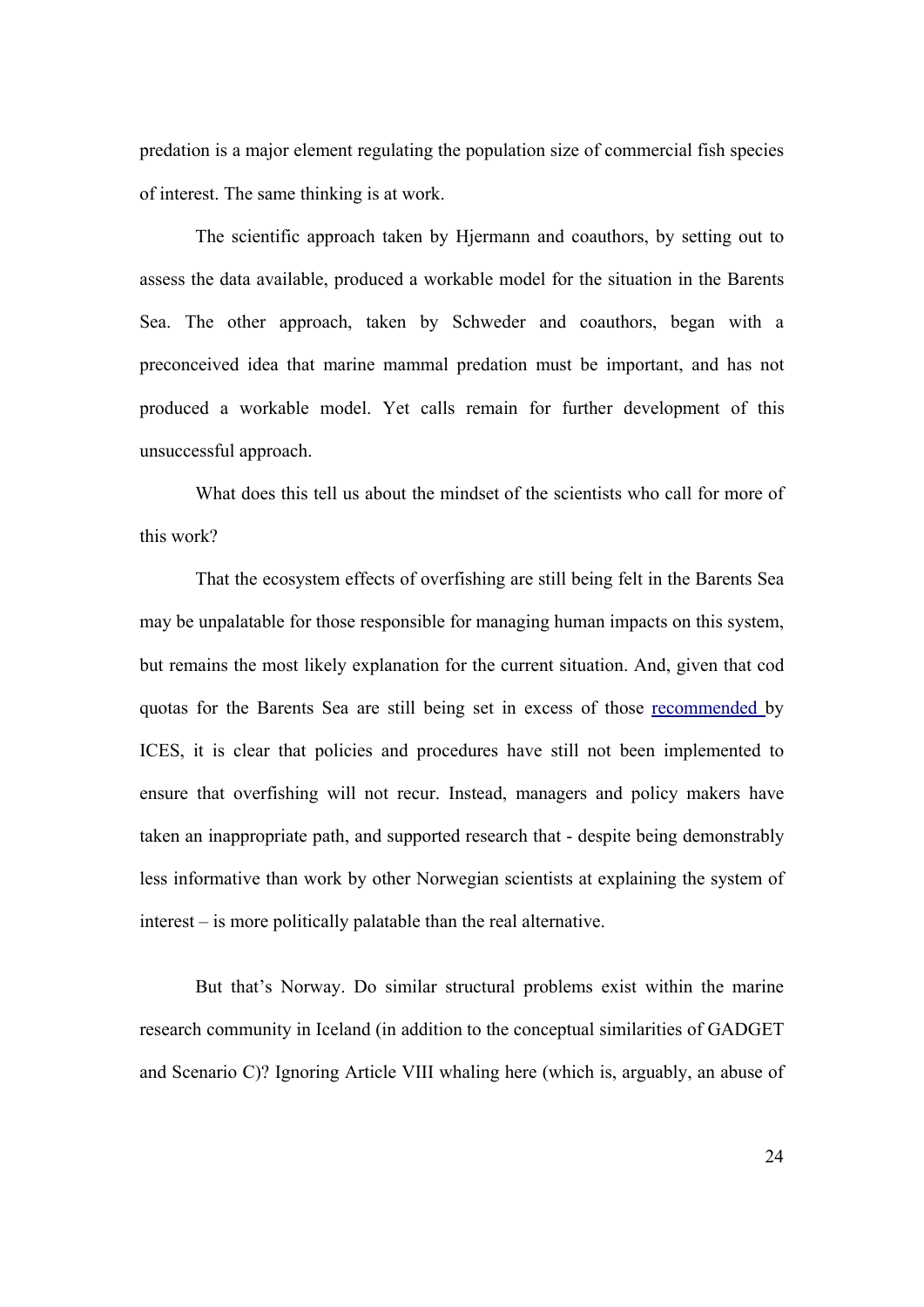the process of conducting science), recent statements by senior staff at MRI, and by the Icelandic Fisheries Minister suggest that similar problems remain there.

## **Discussions of whale surveys in Iceland**

The declaration by the Fisheries Ministry on Iceland's decision to resume commercial whaling (on 20<sup>th</sup> October 2006) included this statement, "The annual catch quotas for fishing and whaling *are based on recommendations by scientists*, who regularly monitor the status of stocks, thus ensuring that the activity is sustainable" (my italics). Implicit in this statement is the assumption that scientists (a) provide information of appropriate quality, and (b) are not under political pressure to produce results that accord with a particular world view (in this case, the "whales eat too many fish" view). Put anther way, it implies that scientists are relatively independent, and can conduct research without overt political interference.

Two statements arising from recent sightings surveys demonstrate how the use of data can be politicized. On one hand, there is a news item on the NAMMCO website, from 22<sup>nd</sup> July, quoting a member of the team who conducted aerial surveys of Icelandic waters, at the end of their survey. To [quote directly from the site](http://www.nammco.no/Nammco/Mainpage/News/final_news_on_the_icelandic_aerial_survey.html), "However minke whale sightings were fewer than in previous years. White beaked dolphins also appeared to be fewer in number. Substantial numbers of humpback whales were sighted in the northwest, but the concentration seen off eastern Iceland in 2001 was not located this year."

The entry from the survey participant is prefaced by a paragraph (presumably by someone in the NAMMCO secretariat) that includes: "Here follows a log from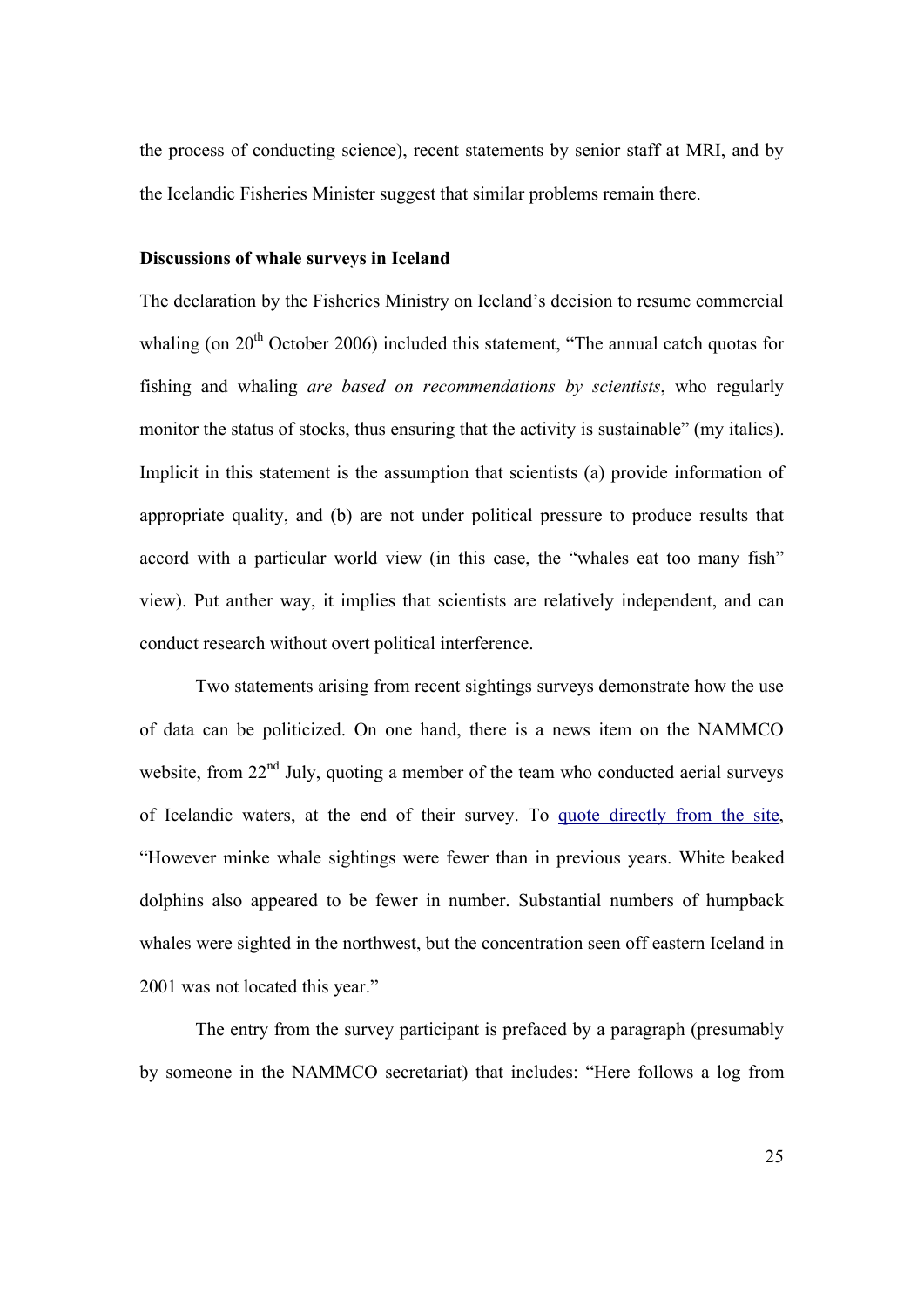Daniel Pike who reports on the survey outcome. Clearly it has been a success*, although it must be emphasized that all comments on relative abundance are preliminary and cannot be interpreted until all TNASS survey data from all areas are in and collated*." (my italics). This is perfectly reasonable – it's inappropriate to make too much of raw data collected on survey prior to analysis.

Yet the next day - on July 23rd, [IcelandReview.com](http://www.icelandreview.com/icelandreview/daily_news/?cat_id=28304&ew_0_a_id=285849) reported that "The Iceland Marine Research Institute finishes a count of fin whales this week……..This is the most extensive count of whale stocks which has ever been undertaken and a special emphasis has been put on determining the size of the fin whale stock. *According to whale expert Gísli A. Víkingsson, this stock appears to be the largest since fin whales were first counted*." (my italics). No-one prefaced these comments with the qualifier that preliminary results shouldn't be interpreted too deeply. Instead, Iceland's Fisheries Minister, Mr Gudfinsson was quoted remarking on these results: "That supports our cause as a whaling nation. The whale stocks are very large and continue to increase in size, which has a negative influence on the size on the stocks of other marine species. These results show without a doubt that *there is a biological prerequisite for whaling*."(my italics).

Fin whale counts were up, so this demonstrates, to Iceland's Marine Research Institute (MRI) that there was a "record number of fin whales", and so the fisheries minister can say that "without a doubt"... "there's a biological prerequisite for whaling". But counts of minke whales and whitesided dolphins were down, so comments on them are, for NAMMCO, "preliminary and cannot be interpreted". NAMMCO's approach is appropriate, MRI's is not.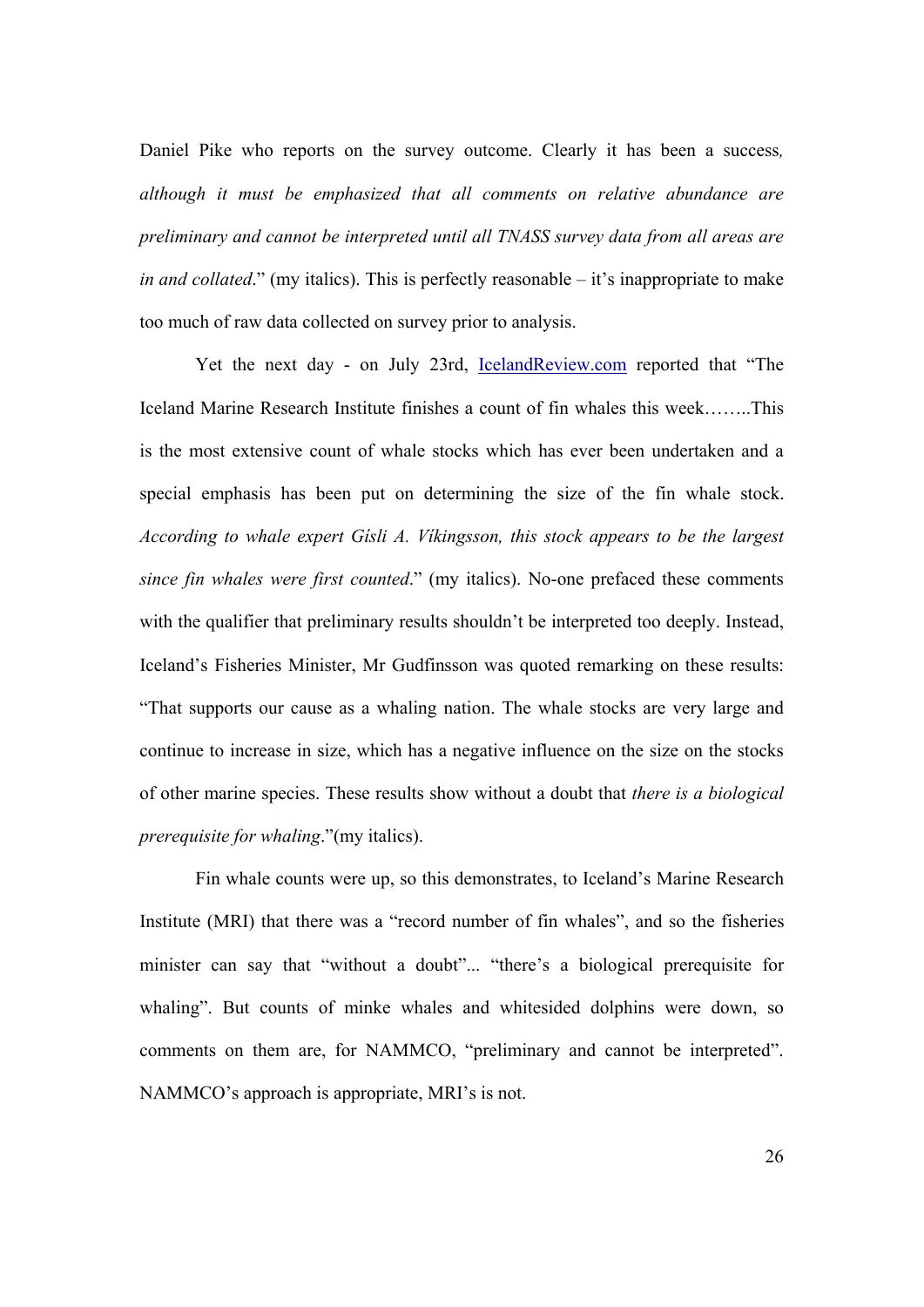Note further, that MRI staff chose *not* to announce that minke whale counts were down, but that fin counts were up. This incident demonstrates how the same set of raw data can be used in two very different ways, and, in one case, for clearly political purposes.

And yet, Icelandic quotas for a commercial hunt of fin whales have not been set for 2007/2008, so something has changed. Could this change open new possibilities for the way in which Icelanders manage the effects of their fisheries on the marine environment? I suggest that it could.

## **Future options**

Iceland's fisheries are primarily for export. A "Statement on Responsible Fisheries in Iceland" was signed on  $7<sup>th</sup>$  August 2007 by Iceland's Minister for Fisheries, and representatives of the Marine Research Institute, the Directorate of Fisheries, and the Fisheries Association of Iceland. It is directed to "everyone who is interested in the status of the fish stocks and responsible fisheries, *particularly the numerous parties that purchase and consume Icelandic fish products*" (my italics). The Icelandic fisheries establishment recognises the importance of consumers' purchasing decisions.

The Statement mentions several approaches that fall under the rubric of EBFM: assessing and mitigating the effects of fisheries gear on the marine environment; quotas set according to best available scientific advice; bycatch reduction; strict controls on discarding; effective catch controls and enforcement. Also noticeable – by its absence – is any mention of reducing the size of marine mammal populations in the hopes of improving fisheries landings. The Icelandic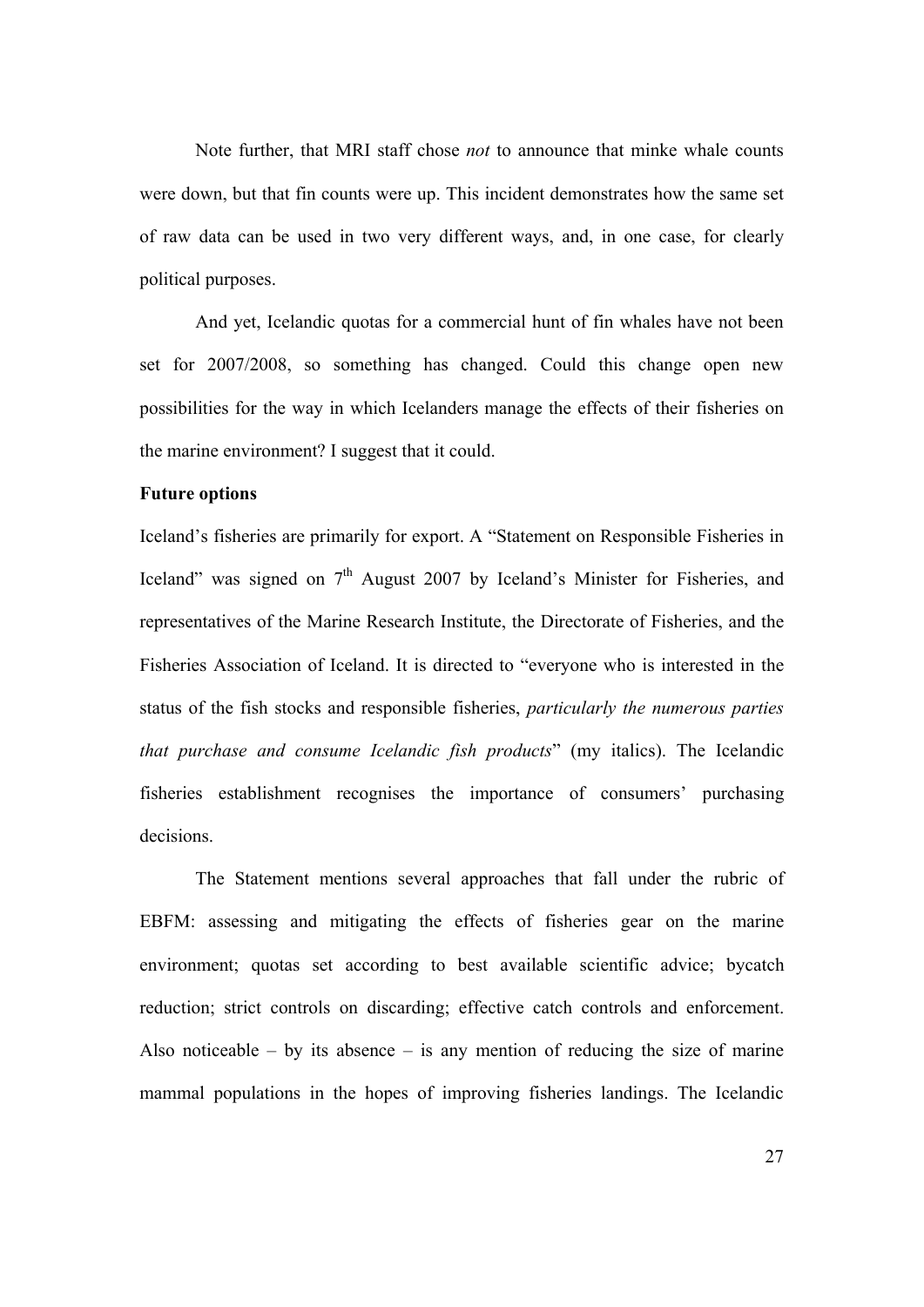fisheries establishment deserve congratulations for making this Statement, and for taking a difficult decision in implementing it - the recent reduction in their cod quota.

Culls of whales are unnecessary, and are antithetical to the ecosystem approach. There is no evidence that culling marine mammals could enhance fisheries output. The best evidence available suggests that current levels of marine mammal predation on commercial fish are trivial when compared with fisheries. Those who call for culls seem to believe that an "ecosystem approach" to fisheries implies tinkering with some species in marine ecosystems, rather managing fisheries with an aim to restoring ecosystem health.

The "Statement on Responsible Fisheries in Iceland" demonstrates that members of the Icelandic fisheries establishment understand the importance of consumer sentiment in countries that import Icelandic fisheries products. Marine mammal culls, ostensibly to encourage fisheries, are unlikely to be well received by these consumers.

Icelanders have an opportunity to ensure that their marine harvest fisheries contribute to their country's wealth and humanity's food security, by taking steps to ensure that their fisheries are sustainable (or better, rebuildable), and do minimal environmental damage. Iceland can show the rest of Europe how the ecosystem approach to fisheries management can work for ecological and societal benefit.

#### **Acknowledgements**

I thank Philippa Brakes, Jack Chalfin, Arthur Clarke, Kate O'Connell, Mark Simmonds and Sofie Van Parijs for their reviews of drafts of this report, and Kate O'Connell for Icelandic translations.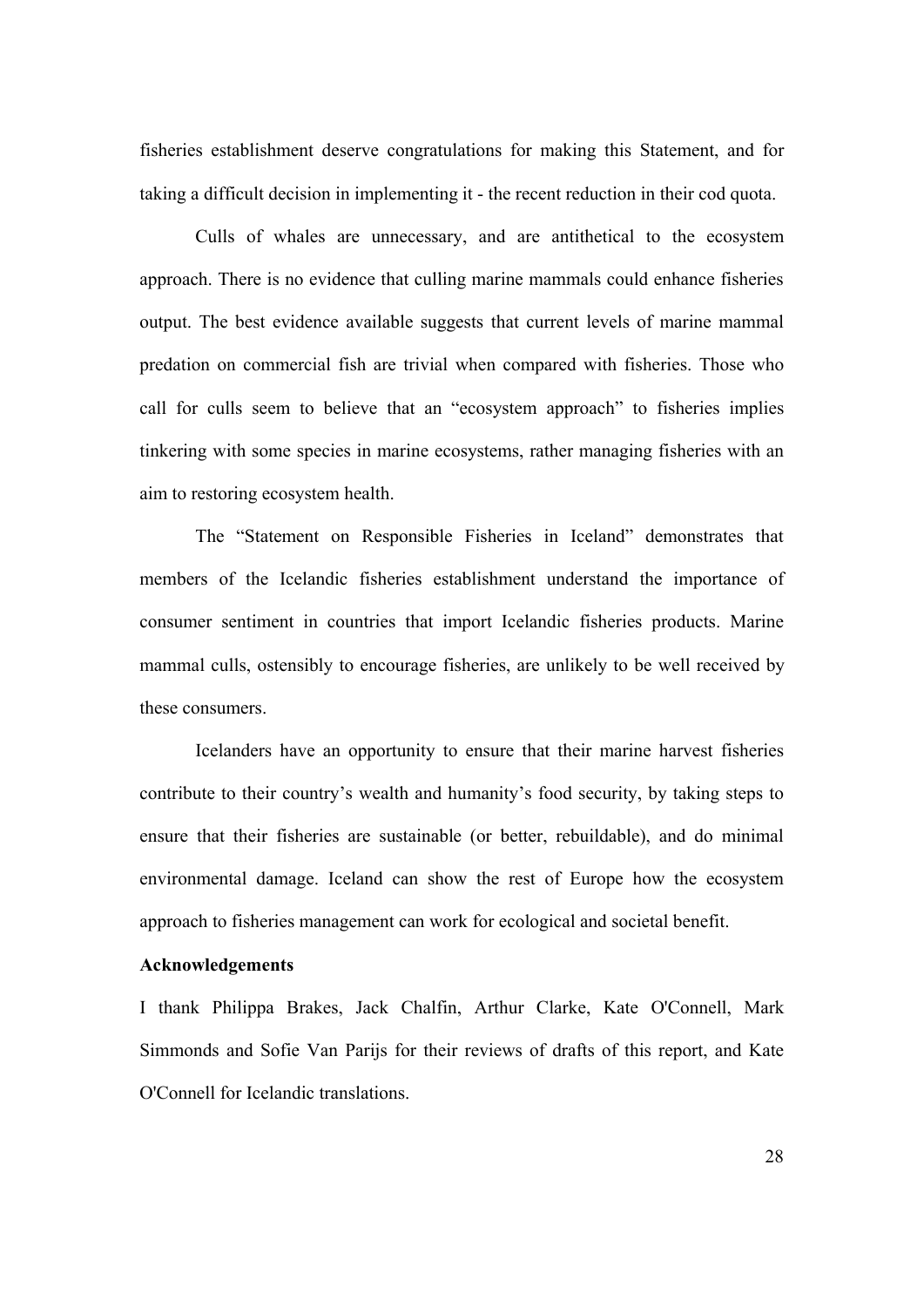## **References**

- Bogstad, B., Haug, T. and Mehl, S. 2000. Who eats whom in the Barents Sea? *NAMMCO Scientific Publications* **2**: 98-119.
- Chilvers, B.L. and Corkeron P.J. 2001. Trawling and bottlenose dolphins' social structure. *Proceedings of the Royal Society of London. Series B*. **268**:1901- 1906.
- Corkeron, P.J. 2006. Opposing views of the "ecosystem approach" to fisheries management. *Conservation Biology* **20**: 617-619.
- Cury, P. M., and V. Christiansen. 2005 Quantitative ecosystem indicators in fisheries management. Introduction*. ICES Journal of Marine Science* **62:**307–310.
- Daan, N. 2005. An afterthought: ecosystem metrics and pressure indicators. *ICES Journal of Marine Science* **62:**612–613.
- Folkow, L.P., Haug, T., Nilssen, K.T. and Nordøy, E.S. 2000. Estimated food consumption of minke whales (*Balaenoptera acutorostrata)* in Northeast Atlantic waters in 1992-1995. *NAMMCO Scientific Publications* **2**:65-81.
- Hansen, B.J. and Harding, K.C. 2006. On the potential impact of harbour seal predation on the cod population in the eastern North Sea. *Journal of Sea Research* **56**: 329-337.
- Harding, K.C., Härkönen, T. and Caswell, H. 2002. The 2002 European seal plague: epidemiology and population consequences *Ecology Letters* **5:** 727–732.
- Haug, T, Lindstrøm, U. and Nilssen, K.T. 2002. Variations in minke whale (*Balaenoptera acutorostrata*) diet and body condition in response to ecosystem changes in the Barents Sea. *Sarsia*, **87**: 409 - 422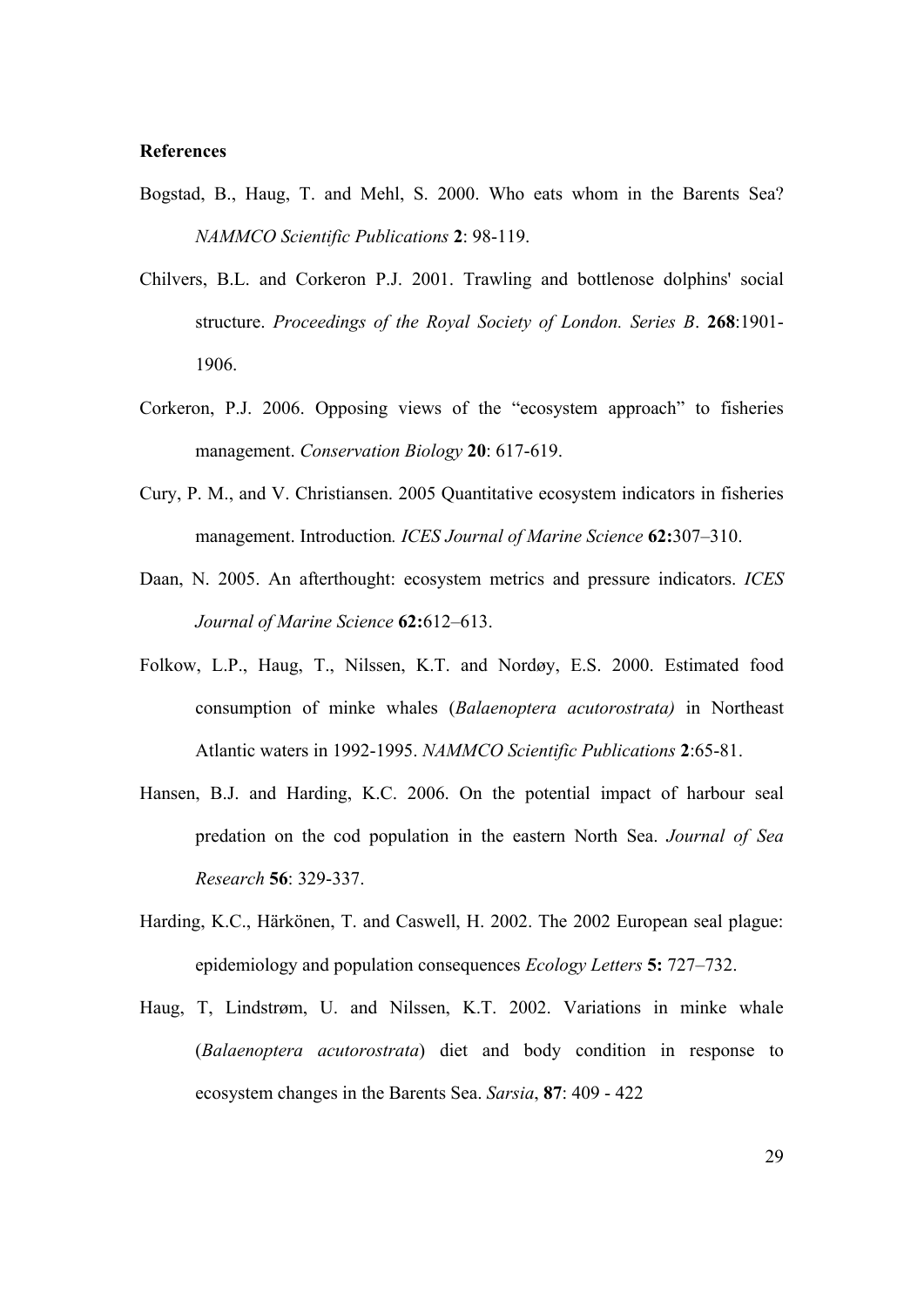Hilborn, R. 2006. Faith-based fisheries. *Fisheries* **31**(11): 554-555.

- Hilborn, R. and Mangel, M. 1997. The Ecological Detective. Confronting models with data. Princeton University Press.
- Hjermann, D. Ø., Ottersen , G. and Stenseth , N.C. 2004. Competition among fishermen and fish causes the collapse of Barents Sea capelin, *Proceedings of the National Academy of Sciences of the United States of America*; **101**: 11679-11684.
- Jackson, J.C.B. 2001. What was natural in the coastal oceans? *Proceedings of the National Academy of Sciences of the United States of America*; 98: 5411-5418.
- Jackson J.B.C. 2001. Historical overfishing and the recent collapse of coastal ecosystems. *Science*. **293**: 629–638. (and 16 other authors).
- Murase, H. 2007. Prey selection of common minke (*Balaenoptera acutorostrata*) and Bryde's (*Balaenoptera edeni*) whales in the western North Pacific in 2000 and 2001 Fisheries Oceanography **16**:186–201. (and 8 other authors).
- Mikkelsen, B., Haug, T. and Nilssen, KT. 2002. Summer diet of grey seals (*Halichoerus grypus*) in Faroese waters. *Sarsia* **87**: 462 – 471
- Myers, R.A., Baum, J.K., Shepherd, T.D., Powers, S.P. and Peterson, C.H. 2007. Cascading effects of the loss of apex predatory sharks from a coastal ocean. *Science* **315**: 1846 – 1850*.*
- Nilssen, K.T., Pedersen, O.P., Folkow, L.P. and Haug, T. 2000. Food consumption estimates of Barents Sea harp seals. *NAMMCO Scientific Publications* **2**:9-28.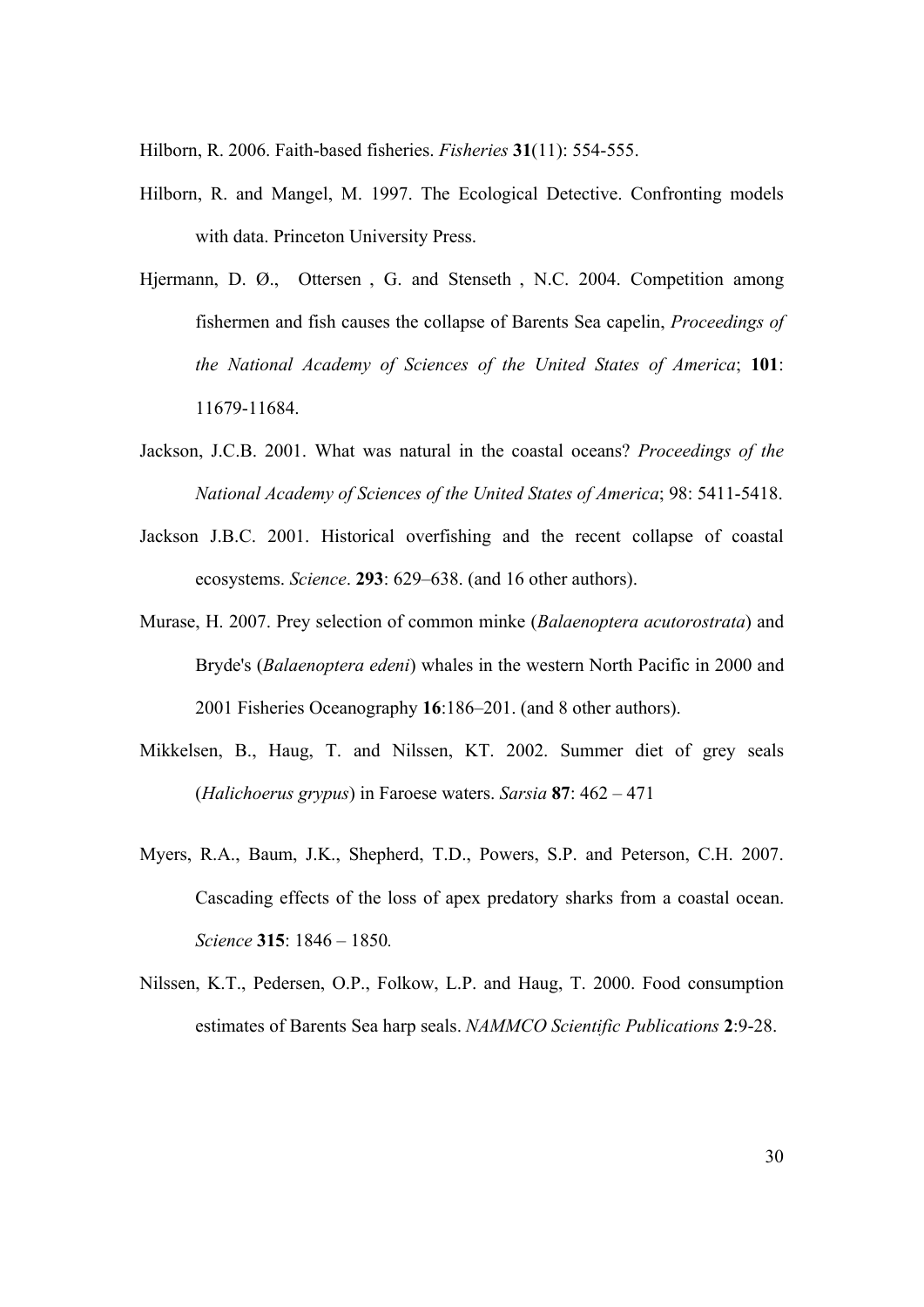- Parra, G.J., Corkeron, P.J. and Marsh H. 2006a. Population sizes, site fidelity and residence patterns of Australian snubfin and Indo-Pacific humpback dolphins: implications for conservation. *Biological Conservation* **129**: 167-180.
- Parra, G.J., Schick, R., and Corkeron, P.J. 2006b. Spatial distribution and environmental correlates of Australian snubfin and Indo-Pacific humpback dolphins. *Ecography* 29: 1-11.
- Pauly, D., J. Alder, E. Bennett, V. Christensen, P. Tyedmers and R. Watson. 2003. The future for fisheries. *Science* **302**: 1359-1361.
- Pauly, D. V. Christensen, S. Guénette T.J. Pitcher, U.R. Sumaila, C.J. Walters, R. Watson and D. Zeller. 2002. Toward sustainability in world fisheries. *Nature* **418**: 689-695.
- Pauly, D, R. Watson and J. Alder. 2005. Global trends in world fisheries: impacts on marine ecosystems and food security. Philosophical Transactions of the Royal Society: *Biological Sciences* **360**: 5-12.
- Pikitch, E. K., et al. 2004. Fishery management and culling Response. *Science* **306:**1892.
- Pitcher, T. J. 2001. Fisheries managed to rebuild ecosystems? Reconstructing the past to salvage the future. *Ecological Applications* **11**: 601–617.
- Schweder, T., Hagen, G.S. and Hatlebakk, E. 1998. On the effect on cod and herring fisheries of retuning the Revised Management Procedure for minke whaling in the greater Barents Sea. *Fisheries Research* **37**: 77-95.